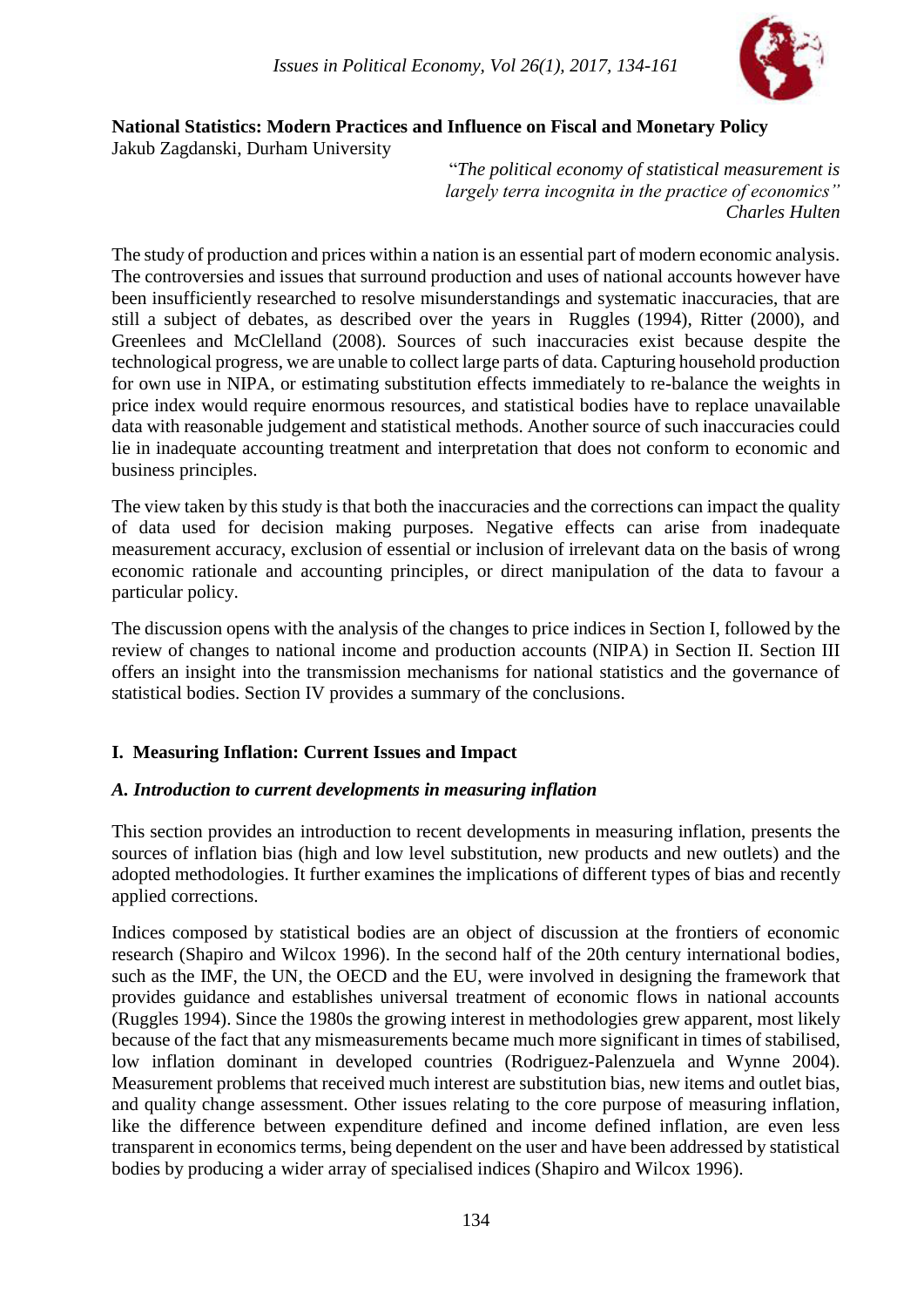Most applicable issues that are considered to be the source of mismeasurement are problems with maintaining representativeness of the sample. The weights on products and points of sale are determined with a lag, i.e. the attributed weights for products, also called "the marketbasket", refer to an earlier period to the one when prices are surveyed. As the link period and the base period typically would be separated by two years, CPI formula diverges from the standard Laspeyres index. The magnitude of CPI-U bias in the US attributed to the divergence in weights from true was estimated to be 0.5% by the Advisory Commission (1995). European  $HICP<sup>1</sup>$  can have its elementary aggregates based on weights from periods of up to 7 years, although many countries update yearly (Rodriguez-Palenzuela and Wynne 2004). To correct the bias Tornqvist index was introduced as a second order approximation of the true cost of living index, a move commonly known as a move towards geometric mean indices. It is important to note however that a consistent bias may not have implications on policy objectives, such as the goal of stabilising business cycle: positive bias in GDP deflator affecting growth figures would mean that these figures have also been consistently underestimated in the past, thus as a measure of relative acceleration they remain robust.

An alternative approach to measuring the bias, following the idea of Nordhaus (1998), is to compare the deflated measure of median income with the self-assessed household wellbeing. As households report whether they are better or worse off (dependent variable: households declaring being better off minus households declaring being worse off), the independent variable is a deflated percentage change in median household income. Under a set of strong assumptions, provided that the price index is not biased, the regression intercept of such model should equal to zero, and a positive correlation between the variables should be present. Rodriguez-Palenzuela and Wynne (2004) researching the possible bias in HICP in the UK, Italy and France find that households tend to declare themselves being worse off, despite rising median income. In the US the estimated number of people declaring themselves better off was equal to the number declaring worse off when deflated (by CPI-U) median income was declining by 1.1%, giving contrary results.

#### *B. Item substitutions and quality change*

**.** 

Quality bias comes into existence when the sample is not adequately reflected because of the imperfections in the process of replacing items. A number of methodologies have been developed by statistical bodies, mainly relying on product matching on the basis of a checklist for surveyors or hedonic models for some categories (Shapiro and Wilcox 1996). Nevertheless, the nature of methodologies requires certain imputations, as in the case of link pricing. The importance of correct measurement when the sample is rotated is reflected in the numbers: from 78 to nearly 96 percent of change in price level of studied items was directly attributed to rotating items by Armknecht and Weyback (1989) and Armknecht (1984). In some categories product lifetime is so short that surveyors are unable to reconcile the two principal attributes: measuring change in price of the same item in two periods and at the same time maintaining representativeness of the sample (Bascher and Lacroix 1998). Class mean imputations<sup>2</sup> of the price change invariably lead to a bias given the prevalence of "menu-cost" price setting custom, with changes in prices correlated with item replacement. Sample attrition also leads to a positive sample bias, as the products that survive to the comparison period come from the right side of the price change distribution. Products that become unavailable have become obsolete and would have to be sold at discounts which would have rendered them unprofitable (Pakes 2005). Sample attrition bias remains present in matched

<sup>&</sup>lt;sup>1</sup> Harmonised Index of Consumer Prices is an indicator of inflation and price stability for the European Central Bank (ECB). A counterpart of UK's and US CPI.

<sup>&</sup>lt;sup>2</sup> Class mean imputations equate the price level change with the mean for the product category, when no direct sample substitute is available.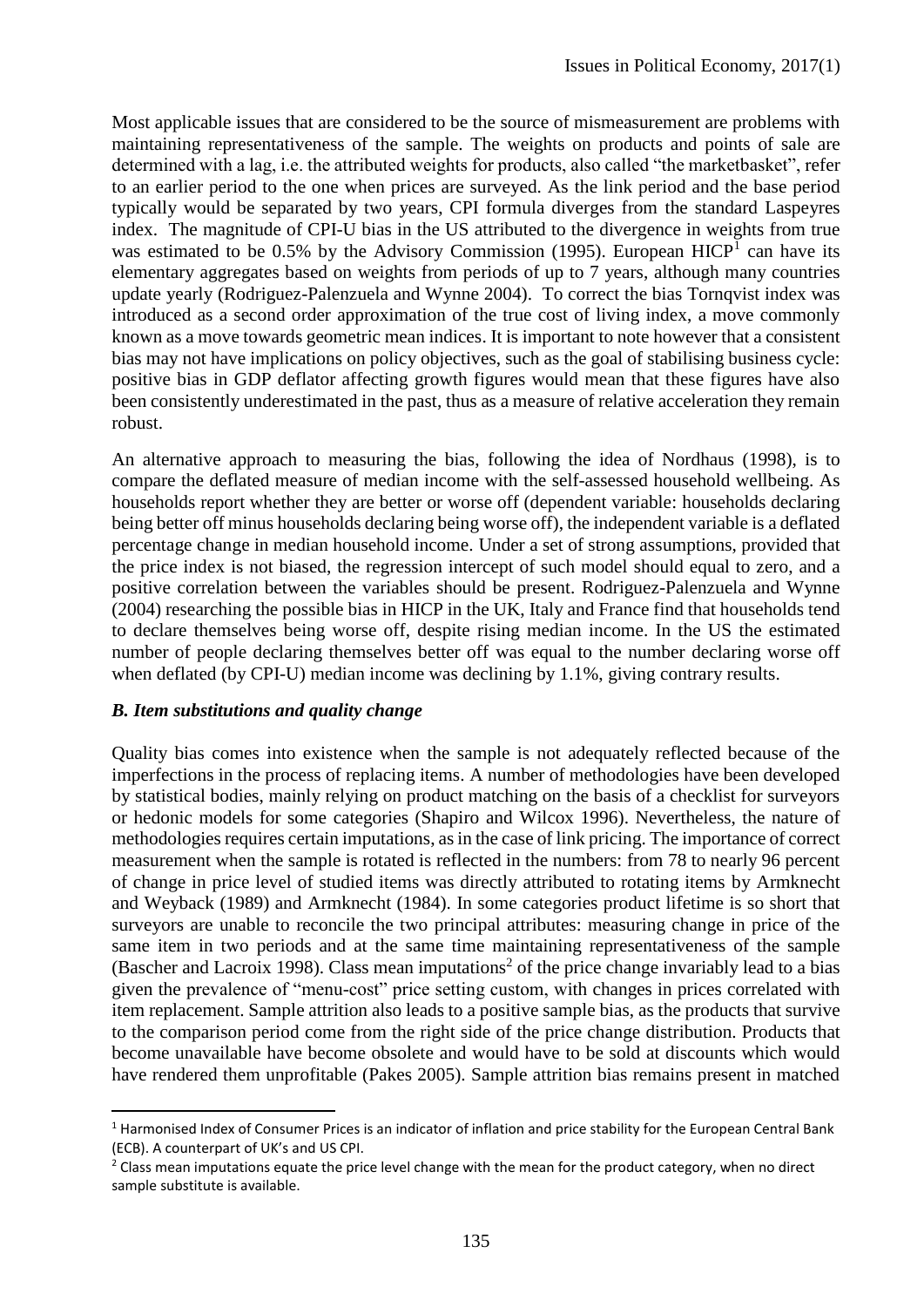and hedonic models, current attempts to minimise its size are based on a substantial increase in the number of prices surveyed, allowed by technological progress (scanner data, digital databases).

Tackling quality change issue, "brute force" methods have been used with tendency to concentrate on categories where the bias is likely to be very high (information technology, household durables), posing a risk that categories with less explicit improvement trends are being neglected, especially if the indices in these are downward biased (Rodriguez-Palenzuela and Wynne 2004).

The Boskin Commission findings were a subject to a famous critique known as the "Hulten-Bruegel Paradox" (Gordon 2009). If the current estimates of price level increase are extrapolated, the deflated income of the peasants from Bruegel's paintings would be insufficient to feed them on a diet of potatoes, yet they are portrayed as well clothed and well housed. The paradox indicates a zero or a negative bias in inflation estimates at some point in history, yet the current research of statistical bodies is concentrated on categories where the bias is thought to be positive. Studies by Gordon on apparel prices (1996) and cars (1990), and Moulton and Moses (1997) on food and beverages category point towards a bias in Boskin commission report, overestimating the quality improvements.

# *C. New products bias*

New items enter the indices with a lag, and the customer surplus remains unaccounted for when consumers shift their expenditure. Major price decreases occur before the products enter the sample, as in the case of mobile phones, present on the market for a decade before their inclusion in US CPI. While for most goods with a high substitution elasticity it has a negligible effect, some products, such as introduction of personal computer, allow customers to benefit from previously unavailable or prohibited by costs qualities (Shapiro and Wilcox 1996). Estimates (Lebow, Roberts and Stockton 1994) claim that categories where new product bias is particularly important account for 2.4% of total expenditure and the estimated bias is 0.5%, although the research is based on a rather thin scientific background, as admitted even by the authors.

Studies by Reinsdorf (1996) and Gordon (1990) concerned with explaining the post 1970s slowdown in growth are also considering the implications of the new product bias. The findings point towards a recent decline in the quality change effect, which is an inherent component of economic growth through the process of innovation. Under the category of new products also come illegal activities, which recently were included in GDP measurements across the European Union<sup>3</sup>, but will remain excluded from the HICP index.

# *D. New outlets*

New outlets component is another category of substitution bias, as during the first period prices of the new retailers are not linked to the index. As consumers enjoy the surplus, CPI remains blind on prices. There are however two kinds of processes that lead to different estimates of such bias: when a fraction of consumers discovers lower prices and incumbent outlets are able to charge premium, or the second instance when all consumers discover lower prices in new outlets and incumbents have to match prices to a competitive level. Another problem occurs if it cannot be established whether in the first case the outlet offers inferior satellite characteristics that are not captured by the prices alone, making transactions incomparable due to differences in dimensions such as location and the quality of service. This however would be dependent on heterogeneity of

**<sup>.</sup>** <sup>3</sup> The discussion of changes to NIPA is presented in Section II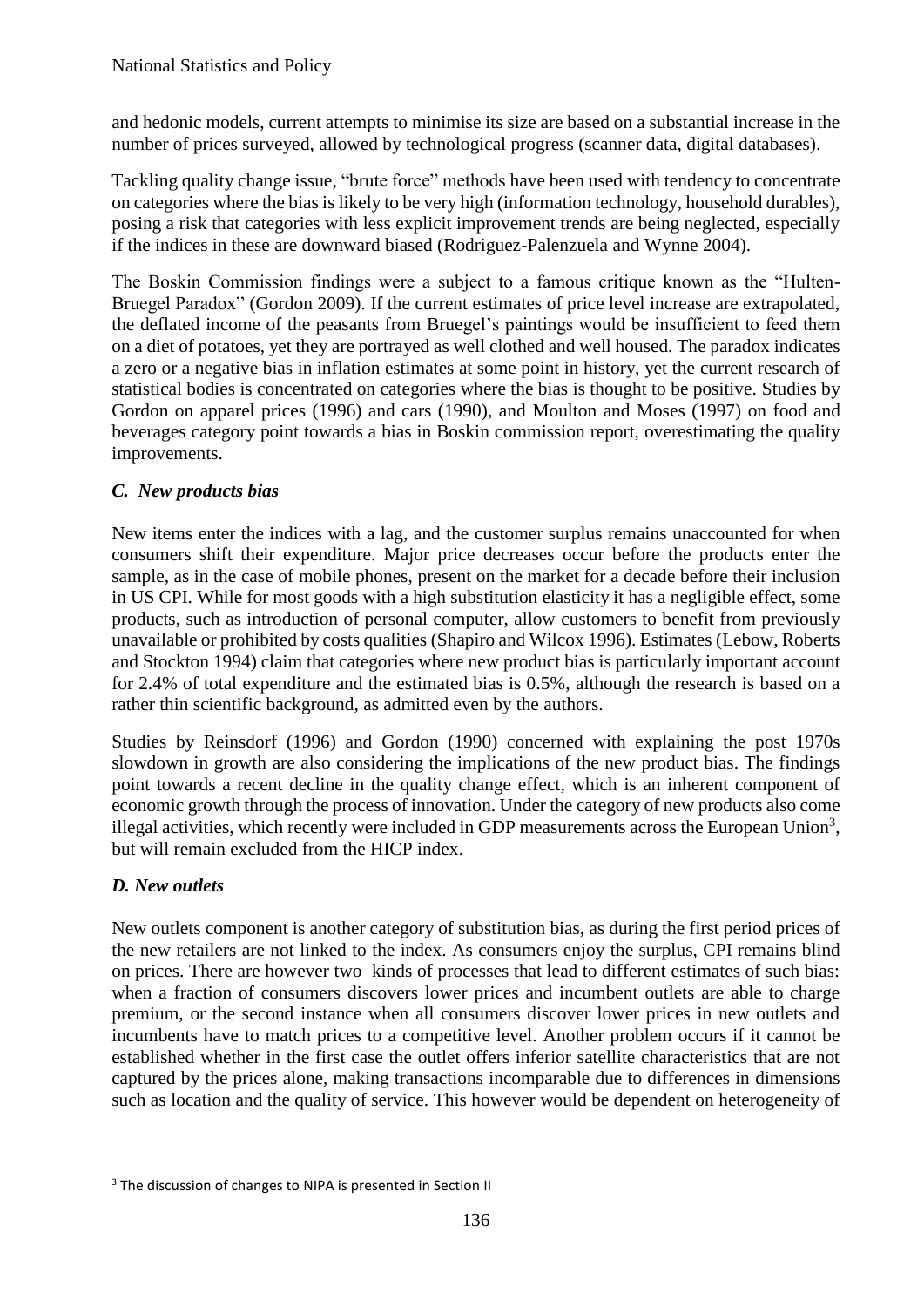consumers' tastes and any estimates would have to follow discovery of preferences or at least a reasonably well documented set of assumptions.

Table 1. presents the bias direction in the matrix form under three assumptions: that the change in the quality of satellite services remains unnoticed by the statistical body for both the incumbent and the entrant; that the new outlet does not introduce innovation, but offers a different mix of unobserved satellite services; and that the consumers have homogenous preferences. The basket weights are updated with a lag of one period, so that New Outlet market share is zero in period 1. New Outlet's entry and Incumbent's reaction happen simultaneously in period 1.

|              |               | Incumbent's reaction: satellite services quality choice |                      |                       |  |  |  |  |  |
|--------------|---------------|---------------------------------------------------------|----------------------|-----------------------|--|--|--|--|--|
|              |               | Lower                                                   | <b>Same</b>          | <b>Higher</b>         |  |  |  |  |  |
| New Outlet - | Lower         | Negative bias in                                        | No bias in period 1  | Positive bias in      |  |  |  |  |  |
| quality of   |               | period 1, no bias in                                    | and negative bias    | period 1 and negative |  |  |  |  |  |
| satellite    |               | period 2                                                | in period 2          | bias in period 2      |  |  |  |  |  |
| services     | <b>Same</b>   | Negative bias in                                        | No bias              | Positive bias in      |  |  |  |  |  |
|              |               | period 1 and no bias                                    |                      | period 1 and no bias  |  |  |  |  |  |
|              |               | in period 2                                             |                      | in period 2           |  |  |  |  |  |
|              | <b>Higher</b> | Negative bias in                                        | No bias in period 1, | Positive bias in      |  |  |  |  |  |
|              |               | period 1 and                                            | positive bias in     | period 1, no bias in  |  |  |  |  |  |
|              |               | positive bias in                                        | period 2             | period 2              |  |  |  |  |  |
|              |               | period 2                                                |                      |                       |  |  |  |  |  |

*Table 1. Bias Direction for New Outlet Bias*

# *E. Political economy of price measurement*

Process of approval of the modern price index methodologies involves both scientific and political factors. Scientific criteria revolve around the accuracy and precision of measurement when comparing methodologies. The political criteria are dictated by the purpose of the indices and are subject to perceived credibility standards, and these standards seem to be considerably higher than academic consensus requirements. With the introduction of new methodologies the issue of policyuser learning curve known from the tax policy studies becomes apparent: Revisions of methodologies cause changes in measured price level and in what exactly is measured. Users adjust how they process the information, for example the United States Federal Reserve, which made explicit decision to target Core-CPI-U and devised its own interpretation that the FED believes CPI contains an upward bias of a range from 0.5% to 1.5%, evidenced by the comments made in 1995 by the chairman A. Greenspan (1997).

As Hulten (2004) argues, confidence and the level of professional consensus in the community of researchers translate into perceived credibility among users. Commissions and national economic and statistical associations recommend conservative stance and advise caution when revising methodologies. For example in 2002 the US National Research Council recommended more experimental work and warned against rapid expansion of the use of hedonic methods, as range of issues were raised in academic community. The perceived credibility is built on the grounds of academic consensus, transparency of revisions and provisioning of guidance for the users.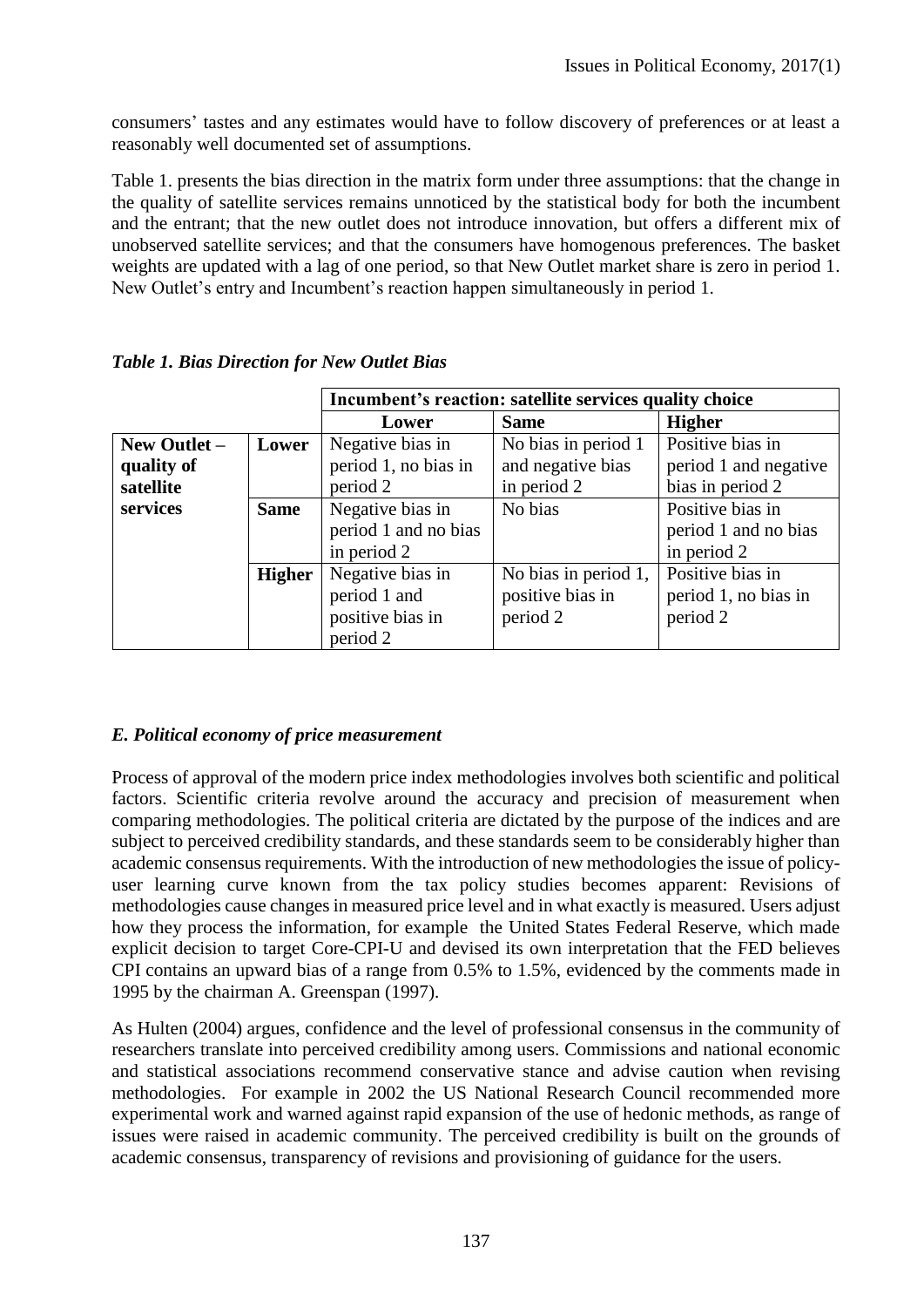Studying the case of the BLS introducing chained indices provides a valuable insight into the process of building perceived credibility. Prior to 1999, the Laspeyres index formula had been used to compose CPI-U and CPI-W, the two headline indices used to index tax brackets, social security payments and private contracts. In January 1999 geometric mean formula was introduced, leading to a departure of the indices from the upper-bound Laspeyres formula, following years of research and the recommendations of 1996 Boskin commission. While the superlative formula index replaced the upper bound formula index, BLS continued to publish old formula indices for the purpose of comparison and maintaining credibility of the revisions. In 2002 a new index, chained-CPI-U 4 , based on superlative Törnqvist formula allowing for substitution among different CPI categories, was presented. As the index has to be revised twice annually, issues with timeliness prevent it from being used by the policymakers, since the final indices become available with a lag of one year. Constant elasticity of substitution (CES) behavioural models developed by Greenlees (2010) in preliminary results increased the accuracy of early C-CPI-U estimates, with the development specifically aiming to "(…) increase the usefulness of the C-CPI-U to government programs and other users." CES formula replaced geometric mean formula in the February 2015 data release, along with the introduction of quarterly revisions to C-CPI-U, reducing the lag of the final index to 10 to 12 months.

Implementation of the changes since 1990s serves as a case study to present how sophisticated, lengthy and fragile the process of such adjustments is. With the current advocacy from the policymakers and the FED on the use of C-CPI-U it is very likely that in the near future the federal agencies will move indexation towards it (Congressional Budget Office 2009) (Federal Reserve Board 2004). The question arises on the criteria of improvement for the users, as the move to C-CPI-U and C-CPI-W is a move towards a cost of living index (COLI). In design however, chained index as a COLI, is "(…) restricted to private goods and services and in which environmental background factors are held constant."(Schutze and Mackie 2002, p.73). The particular interest in allowing for substitution is embraced by the BLS and the users because of its relatively less problematic and less subjective nature, compared to other components of a true COLI.

# *F. Impact on fiscal and monetary policy*

The impact of the bias in price indices received attention from economic historians and growth studies since the GDP deflator corrections re-write the history of economic growth. Studies researching the impact of mismeasurement focus on particular phenomena such as the post-1973 growth slowdown (Triplett 1997) and the divergence of the growth rates in the US and Europe after 1997 (Hartwig 2005). Evidence shows that changes to inflation measuring and its accuracy can explain all, or a part of the difference in growth rates in both cases. The divergence came into existence because some countries, including Germany, still had been using fixed base HICPs formula prior to 2007 (Eurostat 2007), whilst the impact of the changes in the US deflator post 1997 increased the GDP growth rates by 0.49 to 0.59 percent (Hartwig 2005).

Revisions can have a detrimental effect on monetary policy outcome if they are not correctly interpreted and compensated for. The move towards substitution bias corrected index by the FED can be criticised on the grounds of their monetary policy use of the index, because the inflation target moves in pair with corrections introduced to the index. To exemplify: the greater the uniformity of price changes from the assumed variation, the greater the difference between the old and the new, corrected for substitution index, influencing the effective inflation target. Accounting

**.** 

<sup>4</sup> Referred to further as C-CPI-U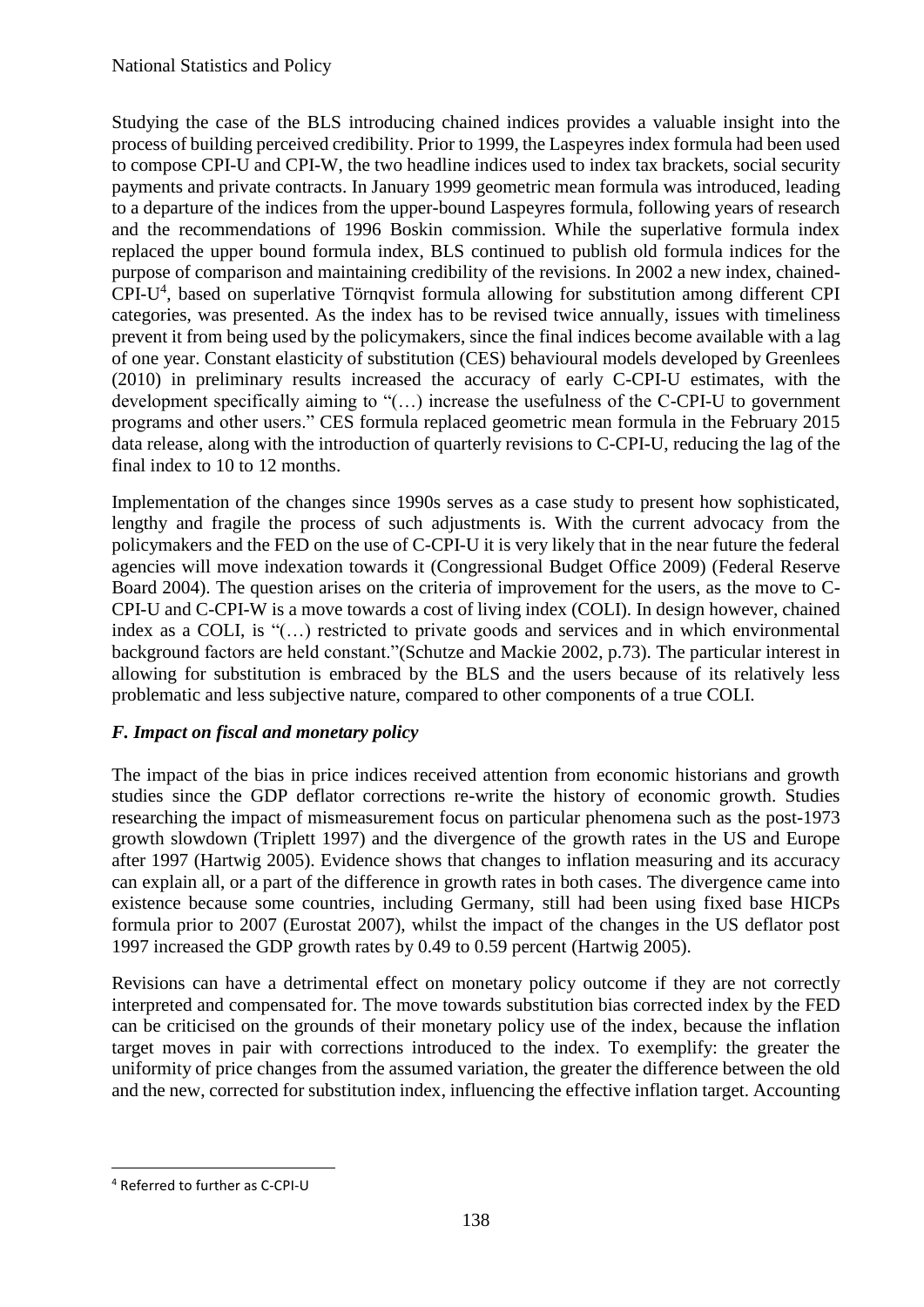for the changes to inflation measures, monetary policy bodies can increase their success in accomplishing the goals of price stability and achieving optimum output or employment.

Central banks have to remain aware of these nuances and reflect them in their interpretations. European Central Bank president Mario Draghi in response to questions on the lower than expected inflation numbers in December 2013 data release, calls the results "a quirk" due to technical issues in measuring services inflation (ECB 2014). The implications<sup>5</sup> of the move to chained HICP and simultaneous seasonal adjustments on the inflation figures for the period had to be communicated to ECB, which in turn devised its understanding and explicitly named them as influential when forming the policy. The explanation however has been made public after the deflationary fears gained momentum in the press and among investors.

Macroeconomic modelling tools used by the policymakers are based on regression analysis, where inflation figures enter the equation as coefficients, which are used to create projections guiding current policy moves. The most important choice in the matter made by central banks is to select the target and the operational indicator in inflation targeting regimes (Knight, Fey and O'Reilly 2002). The political economy of price measurement plays a great role in the decision: the criteria and availability of a suitable measurement have to be assessed, and that warrants a pro-active role of the National Central Bank (NCB) in statistical work. NCBs in inflation targeting regimes require a measure of inflation that has unique properties: it is the best representation of the actual price level, while at the same time it is possibly free from the influence of what policymakers consider interference, such as temporary price moves of volatile commodities. Compiling such measures themselves, central banks face the issue of a conflict of interest, where creation of the inflation indicator is delegated to the agency that has its performance assessed on the basis of the indicator.

Solutions currently in place are based on a model in which central banks take an active role in designing indices, in cooperation with national statistical bodies. This results in contractual delegations and memorandums between NCBs and statistical bodies which specify "core" inflation measures. Core measures exclude statistically most volatile items and remain unaffected by changes to indirect taxation (Knight, Fey and O'Reilly 2002). Since the introduction of core measures in 1990s, NCBs in most inflation targeting regimes moved towards multiple measures that include core indices as operational indicators, while headline measures remained the explicit targets or ranges (Silver 2007). Delegation of the task to statistical bodies however does not solve the issues with credibility entirely; independence of statistical bodies is a subject of analysis in Section III. Another issue arises due to the divergence between the core measures and the broader headline indices, where the exclusion of particular items may be perceived as manipulation of the target (Silver 2007). A number of alternative methods that include trimmed means or trend estimates, are available, however, according to studies there is no clear contender that outperforms other methods using a number of criteria (Wynne 1999). Silver (2007) advises a data driven approach: NCBs should test the performance and rationale of each method given the country's economy characteristics. The level of economic development, which affects category weights (especially for food and energy), the trade openness, and the importance of commodities in economy are known to be of importance when analysing alternative measures. Transparency of the changes would also be beneficial to the private sector, as more accurate projections lead to better employment and capital expenditure planning, which in turn has effect on macroeconomic policy due to more predictable cyclical moves.

**.** 

<sup>5</sup> underestimating inflation in January to November period by 0.1% and overestimating in December by 0.1 % (Mehrhoff, 2014)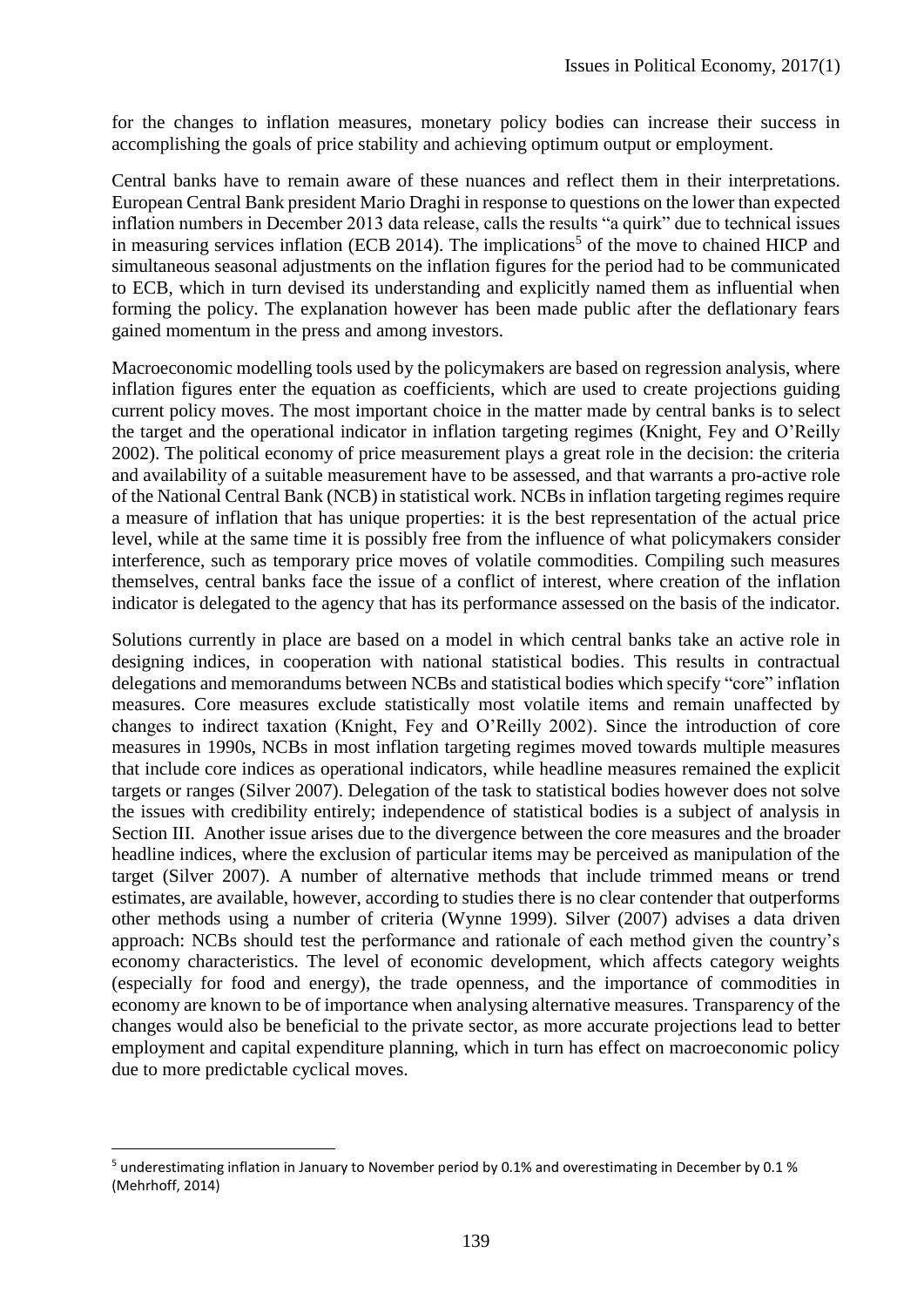Paradigm shifts like the recommendations made by Boskin commission resulted in widespread commentary from the non-academic sources: institutional and personal investment advisors, popular press and political groups. In absence of communication and commentary by the professional national statisticians, the changes were open to interpretation based on assumptions, rather than actual statistical releases. The current moves transforming CPI from Cost of Goods index (COGI) to Cost of Living Index (COLI), despite wide political and welfare implications are not considered to be political decisions. The discussion on the future of CPI as COLI had the audience reduced to professional, rather than political groups, and is not subject to legislative process.

## **II. National Income and Production Accounts – Modern approach and issues**

#### *A. Introduction to current issues in NIPA<sup>6</sup>*

The understanding of the process of production of National Income and Production Accounts among economists is very limited: given the complexity of the task, it became a specialisation of a very narrow group of researchers and institutions. The perception of how national accounts are created was compared to a picture of a "great black cauldron, mixed together with data from an alphabet soup of surveys (Haltiwanger 1997, p. 68)." Modern approach to NIPA is directed by a cooperative of the most influential international bodies (European Commission, IMF, OECD, UN and the World Bank), which concentrate the efforts of researchers to set up an extensive set of guidelines known as The United Nations System of National Accounts (SNA). SNA, since the 1950s, has evolved to a harmonised system of measuring flows in economy, which finds use as a guide for policymakers, serving as a barometer of economy, facilitating cross-country comparisons, and is used in a number of international treaties on mutual development (Keuning 1998).

A plethora of issues pertaining to SNA has been identified and only the most significant from the perspective of monetary and fiscal policymaking will be the object of examination. Significance of the issues can be assessed on the basis of their influence on the most widely used headline statistics and on the relevance to the use, i.e. the degree to which the choice of treatment could affect policy decisions. The critical review is intended to appraise the design of SNA against the accounting principles, the criteria of improvement for a given policymaking use, and the fitness for purpose criteria.

The move to alternatives to domestic production and income measures of economic welfare, as discussed by Boarini, Johansson and Mira d'Ercole (2006) and Abraham and Mackie (2005), despite their revolutionary implications in a number of potential uses, is out of the scope of this review. The level of development and specifications of measures such as the welfare or happiness accounting is insufficient, and the interpretation on the side of the policymakers remains uncertain.

# *B. Capitalisation of R&D*

**.** 

The concept of capitalisation of R&D refers to the recent change in the treatment of expenditure on research and development. No longer treated as immediate consumption, research spending enters accounts as capital formation across private and government sectors (Ker 2014). R&D has already been capitalised in the national accounts of a number of countries including; Australia (2009), Israel (2013), Canada (2013), USA (2013) and EU member countries from 2014 (Ker 2014). The treatment of R&D in microeconomic data accounts (companies, non-profit

<sup>6</sup> National Income and Production Accounts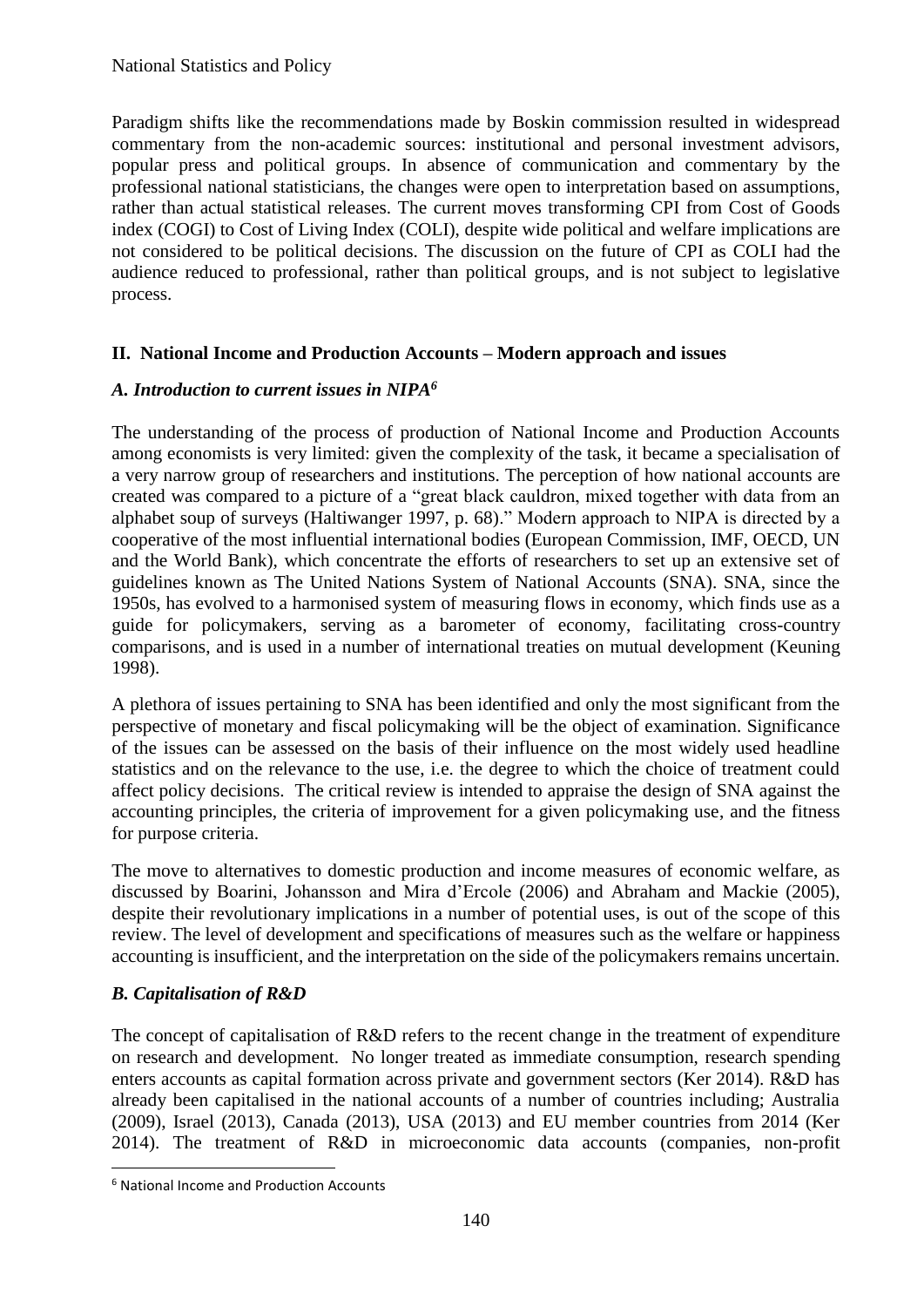organisations) is regulated by accounting principles set by regulations such as GAAP or tax authorities. Due to uncertainty in outcome, on a firm level R&D expenditure is considered as an expense under these principles, with some exceptions in areas such as software production and during acquisitions of patents and research in progress.

The argument for different treatment of R&D in national accounts is based on the averaging out effect. Projects in the entire economy ending up as failure or profitable investments will average to profitable activity, otherwise firms or governments would systematically invest in loss-making ventures, invalidating the assumption of rationality of behaviour (Edworthy and Wallis 2009). A rule of thumb in R&D sector is that for every successful research development there are 10 projects that failed.

Estimated impact of introducing the changes on the headline GDP ranges from 2% in the US for 2007 (BEA 2013), 3.6% in the UK for years 1997-2009 (ONS 2014) to 5% in Sweden (Daniels 2007) with OECD average of 2.2% (Van de Ven 2015). While the need for capitalisation of R&D was a generally accepted consensus for decades, the measurement difficulties were considered an obstacle. These issues relate to the prevailing non-market nature of R&D production, depreciation rate and the rate of return estimates. Non-market nature of the output requires imputations, with models based on the cost of production (Wenzel, Khalid Nadeem Khan and Evans 2009). Depreciation rates for R&D capital are modelled by patent renewal, production function, and amortization and market valuation methods. While there is no strong evidence of superiority of either, studies were critical of the 15% rate assumed by the US Bureau of Economic Analysis in their accounts, estimating it to be significantly higher: from 20 to 40 percent (Hall 2007) or 12 to 38 percent (Li 2012). The required rate of return in the capitalised treatment of R&D affects the GDP and GDI figures through the income side of the accounts, increasing profit and depreciation of private business and increasing consumption of non-profit and government sectors. Also, separating the rate of return to R&D from the rate of return to all capital has proven to be a "thorny" problem for the researchers (Fraumeni and Okubo 2005).

The general stand of statistical bodies on the measurement issues is that while there was little progress in combating them, the importance of R&D has been rising in the modern "knowledge economy". The benefits and the impact on the accuracy improvement by the means of capitalisation simply followed soaring R&D spending in the economy. From the perspective of the users (policymakers), the assumptions made on the depreciation rate, the rate of return and their uncertain impact on GDP growth and investment figures can add to the complexity of interpreting the data. Amount of R&D spending and the rates of depreciation and return are volatile, being particularly sensitive to cyclical moves, making the estimates less robust in times when data driven policy guidance is of particular importance.

An alternative treatment proposes to account for the intangible investment (Lynch 2014). Treated as a discovery of an original which could be replicated through a transfer of rights, the approach would not increase the level of GDP. The approach is founded on the premise that access to new idea or technology is through discovery (non-produced asset), rather than production. Oltmans and Heine (2015) argue however that production of R&D cannot be considered similar to production of originals (as in the case of original recording or book script).

#### *C. Informal and illegal economies*

Monitoring unreported economic activity became an object of interest only in the past two decades, marking the paradigm shift for NIPA. European Standards of Accounting required EU countries to introduce changes to the treatment of non-market activities by 2014, including them in the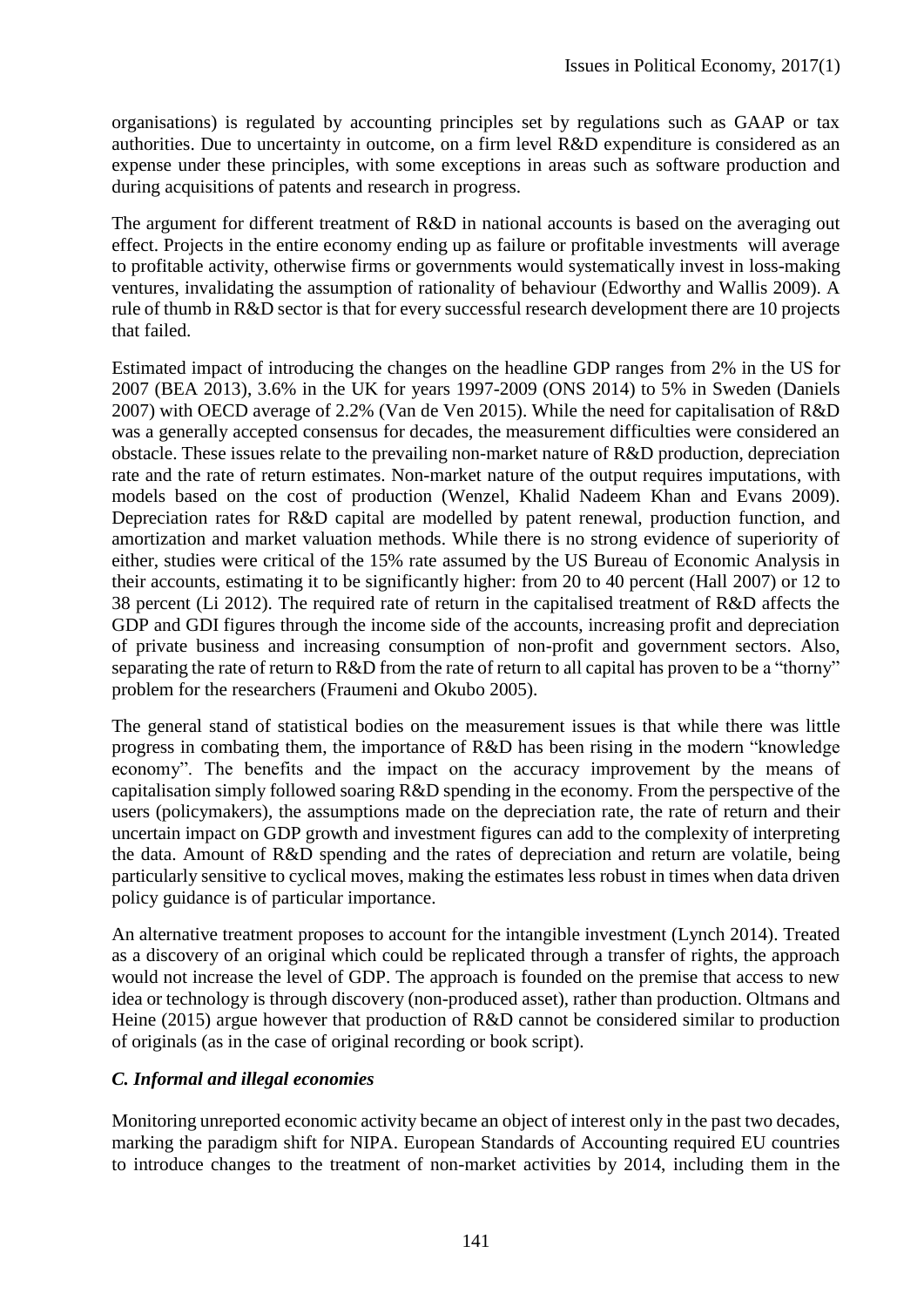official country production accounts (Abramsky and Drew 2014). The magnitude of the impact varies across countries and the scope of activities covered is governed by the discretionary choice of statisticians and does not necessarily reflect the structure of the economy (Gyomai and Van de Ven 2014).

The non-observed economy can be separated into illegal economy and combined "underground and informal" economy, for the purpose of better understanding of the rationale for, and against their inclusion in the headline figures from the point of view of policymakers. The illegal economy, due to limited information, is reduced by statistical bodies to drugs (domestically produced and imported) and prostitution (assumed to be traded only domestically) (Abramsky and Drew 2014). The informal economy in most common approach (as prescribed by OECD) comprises of activities in the economy for the purpose of income and employment that remain unregistered with the government to reduce costs and allow for flexibility (Eurostat 2013). The underground economy consists of the activities deliberately concealed through not registering or misreporting for the purpose of tax and regulation evasion, but which in their nature are not illegal.

The main argument for their inclusion arises from the definition of the purpose of the GDP, which is designed to measure the economic activity exhaustively without making a judgement on what is socially desirable and what is not (Van de Ven 2015). The design of the accounting process is such that the sides of economic activity (production, consumption and expenditure), due to double bookkeeping constraints, would be imbalanced, had illegal activities remained excluded, and would cause discrepancies in other economic indicators, such as savings rates. Outlawing particular activities should not affect the magnitude of the production account, nor impair the international comparability. Cross country comparisons are however a secondary objective, with primary being the exhaustive monitoring of country's economy (Gyomai and Van de Ven 2014).

From the perspective of monetary and fiscal policymakers, as well as specific uses of the figures in these areas, the arguments lose their impact and relevance. The impact of inclusion of illegal/informal activities on the static GDP figure has far greater impact on the fiscal policy and indexing decisions, than on monetary policy, which relies more on dynamics (growth) of production accounts(the changes increased growth rates less than 0.1% (Van de Ven 2015)). The stock variables however are significantly affected, as presented in Figure 1., ranging from 1.5% to nearly 18% for countries surveyed in 2012. The adjustment as well as its composition (underground, informal and illegal) varies across countries as presented in Figure 2.



*Figure 1. Non-observed economy adjustments as percentage of GDP (Gyomai and Van de Ven 2014)*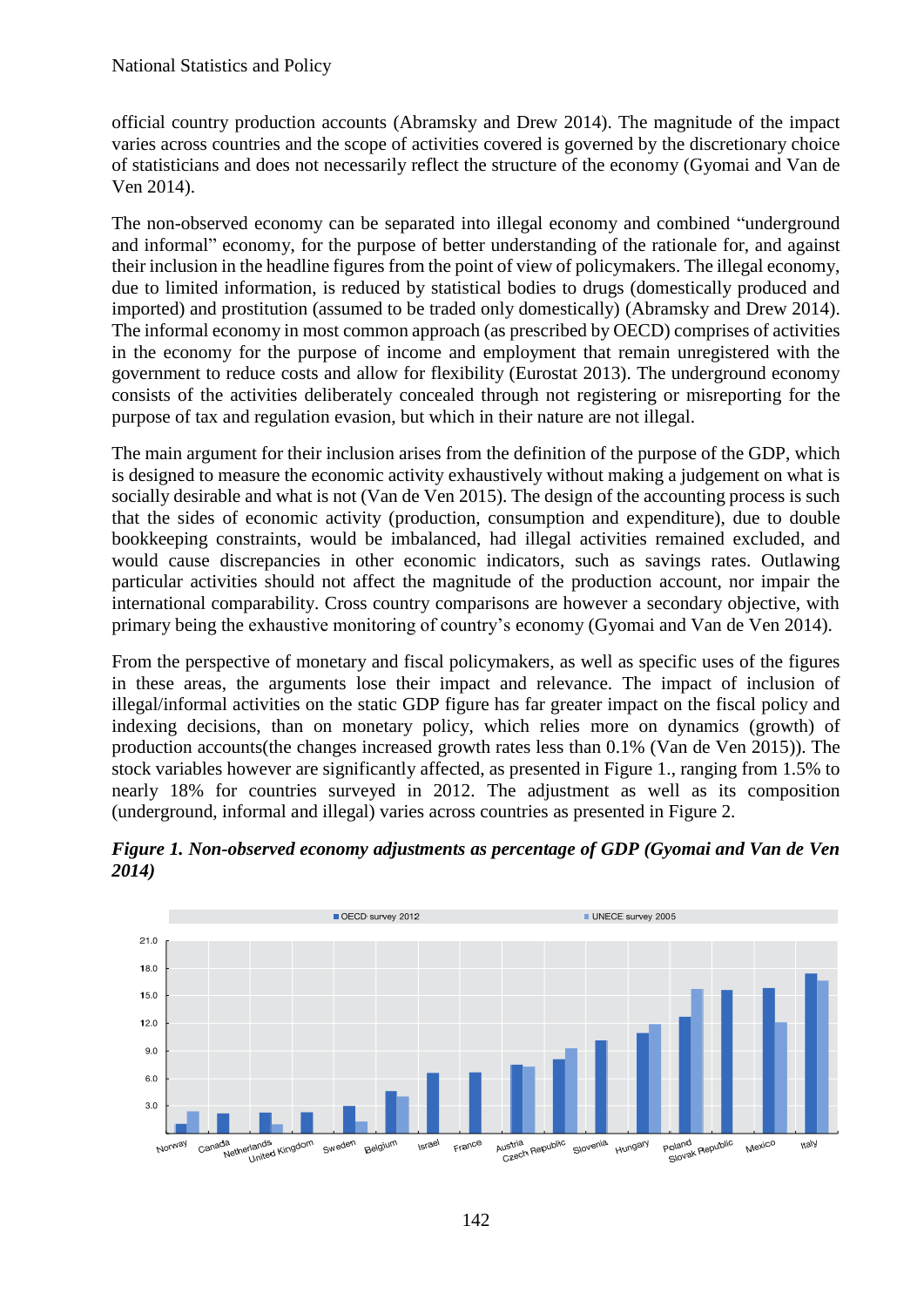

*Figure 2. The overall impact of the benchmark revision on GDP-levels, in year 2010 (Van de Ven 2015)*

\*Australia: 2007 data; Denmark: 2008 data; Mexico: 2008 data; Norway: 2011 data \*\* OECD Total corresponds to available countries

The EMU Stability and Growth pact among its convergence criteria includes a limit of 3% budget deficit to GDP ratio and 60% accumulated debt to GDP ratio as indicators of fiscal prudence. The procedures triggered by violation evolved due to changes in 2005 and 2011, but the criteria remain the same, despite the recent changes to NIPA. With the adjustment of the NIPA treatment of nonobserved economy, the meaning of the ratios used as criteria also changed. As a measure of fiscal accountability, the debt to GDP and deficit to GDP ratios become less relevant when included activities do not form a tax base for the government. These activities do not form collateral in the form of available future tax revenues.

The declines in fiscal ratios that followed SNA recommended adjustments are not representative of a real change in economy. Moreover, a part of the informal economy would cease to exist had it been subjected to administrative control, and fiscal burden and arising costs do not make it a readily available source of revenue for the government (Ihrig and Moe 2004). A tendency to move from the formal to informal sector does not affect the fiscal ratios in re-designed SNA, while the actual tax base shrinks and the tax revenue declines. The construction of updated SNA has a detrimental effect on the relevance of the ratios for the purpose.

The critique of the treatment can also be illustrated by differences across countries in classification of activities as permitted or illegal. Suppose that a country does not permit activities that constitute formal economy in other countries, such as gambling, oil extraction using fracking or financial institutions engaging in proprietary trading. The activities may be productive in one country, but in another can be banned on the grounds of unfair social transfers or externalities that render them unproductive when private and public costs are considered. The assertion that identical treatment of these activities under unified SNA improves cross country comparisons is invalidated by the fact that under the assumption of rationality, if these activities lead to the same outcomes, they would be universally permitted or forbidden across countries.

# *D. The political economy of NIPA: impact on policymaking.*

The procedure of evaluating and introducing changes to NIPA is guided by a set of criteria that is largely universal due to the engagement of international bodies in standard setting. Primary measures of the progress are accuracy and consistency, defined as exhaustiveness of the coverage,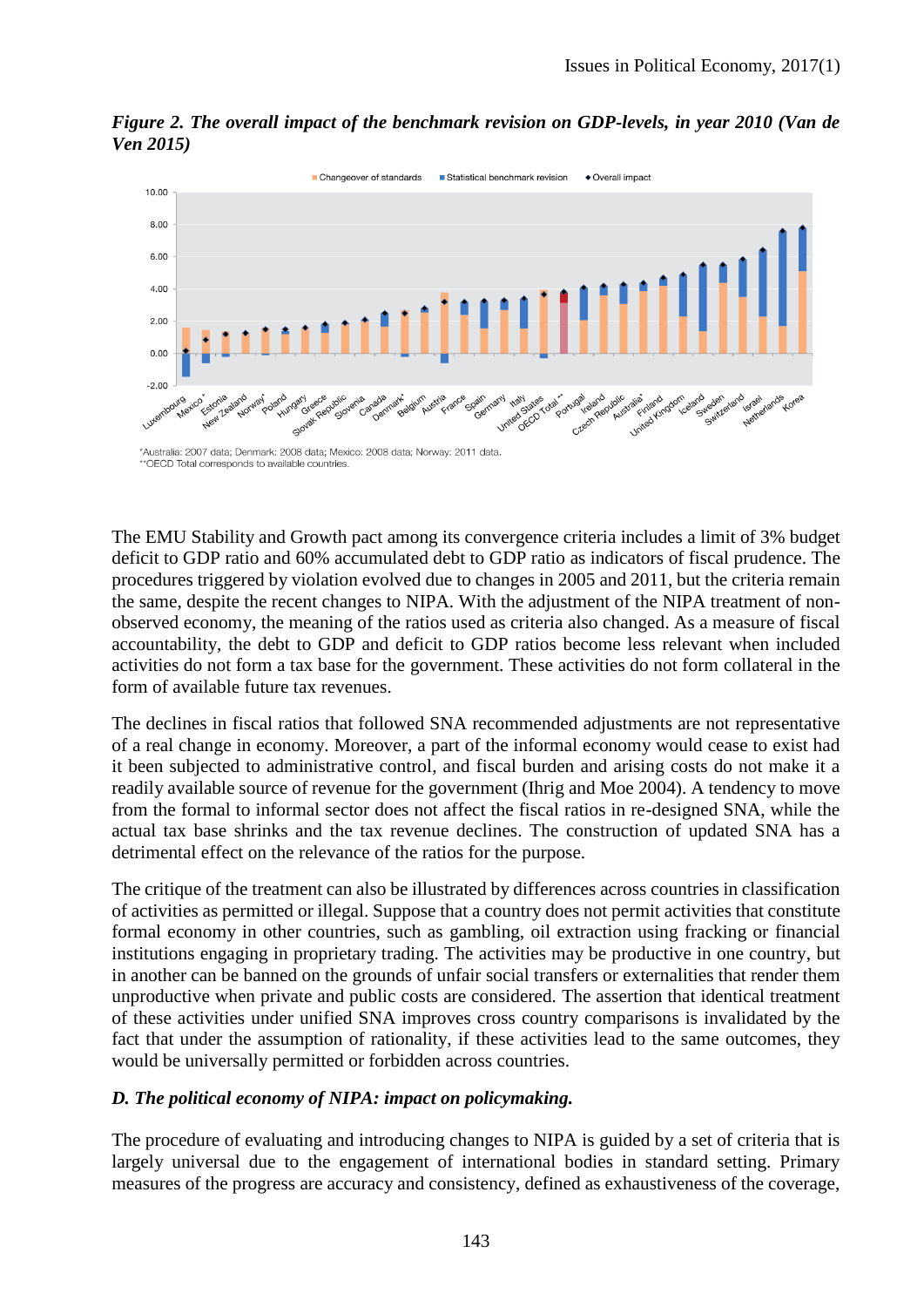credibility and the precision of measures (Novak 1975). The recent changes, as described earlier, are aimed to benefit the national accounts from increased data availability, better processing and classification. Secondary criteria pertain to timeliness and the international comparability of figures. Renewed interest in welfare-based statistics in recent years shows however, that these are not the only criteria, and certainly current accounting does not meet all users' needs.

The exhaustiveness criterion is rather ambiguous, because the challenge in defining what activities are to be measured and included is at the core of the subject itself. The UN standards of accounts call for measuring all activities that belong to informal economy, which could be obtained from the market. To conform to the principles, the desirable property of the accounts is to reflect only the real changes in the economy, so that production is registered in consistent matter, regardless of which sector it takes place in (formal and informal, different industries). Measurement problems aside, productive activities of households, like owner occupied housing services are contenders to enter the satellite accounts group, while services like childcare do not, due to the difficulties in finding a formal economy counterpart of raising children. This is not purely a difficulty in measurement, but rather a question of what is considered a productive activity. We do realise the contribution of activities like raising children, but valuing them is a task difficult not only from the statistical perspective, but from the perspective of defining what constitutes human capital and what the process of production looks like (Abraham and Mackie 2005).

Assessing against criteria of progress declared in the re-designed SNA "all or nothing" accounting approach to non-market economy would be the one based on the accounting principles. The current treatment of beyond the market accounts may be perceived as skewed towards recognising additional output and overseeing the use of inputs (environment, externalities). Overlooking these inputs is equal to implicitly assigning their value to zero (Abraham and Mackie 2005). In comparison to estimates relying on imputations that are to a degree subjective, implying no value is with great certainty an inferior estimate. The experimental systems of extensive non-market accounting at this stage are bound to include double counting at this stage (Abraham and Mackie 2005), but as the accounts grow fully exhaustive, identification of deficiencies could become simpler in the future.

The process of introducing changes to NIPA methodology aims to prepare users for the change and preserve the credibility of the statistics. To achieve that, a number of concepts and procedures were developed, closely reassembling the process of redesigning price level indices. At initial stage the consultations take place in academia and at international conferences, comparing the "as is" state across countries and identifying improvements. In the next stage, the UN-led advisory board can issue recommendations to the national statistical bodies to evaluate the feasibility of introducing changes. Development of satellite accounts begins and cross country comparisons of the experience lead to further recommendations, followed by years of testing that may lead to incorporation of the changes and the satellite account data in the headline statistics. Introduction of major changes, called by the US BEA a "comprehensive revision", happens approximately every 5 years. "Flexible annual revisions" are introduced in between revisions (Seskin and Smith 2009). In the EU the revisions are less coordinated and national statistical bodies are required by the European Commission to introduce changes by a deadline, while revisions happen on a rolling basis, as in the case of ESA 2010 transmission program which requires countries to introduce changes from statistical releases in 2015 by 2018 release at the latest (Eurostat 2015).

The crucial element of the improvement process is to firstly develop satellite accounts. Satellite accounts are designed to "expand the analytical capacity of the economic accounts without overburdening them with detail or interfering with their general purpose orientation" (BEA 1994). Satellite accounts should focus on specific issues, providing a testing ground for new methods and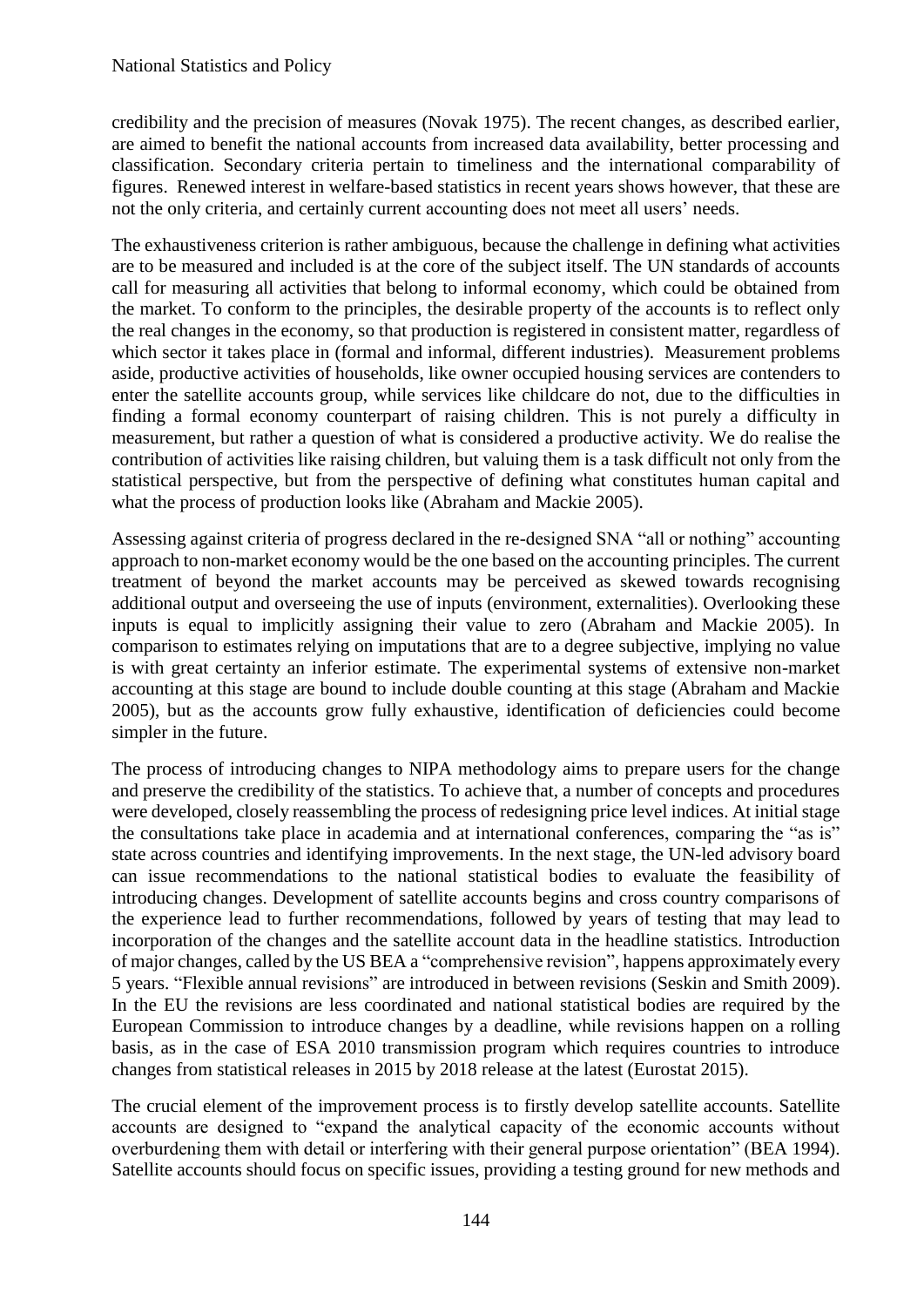components (Landefeld and McCulla 2000). Some satellite accounts are collated as means of presenting information otherwise scattered in the main tables (tourism account), while other are developed using entirely new sources of data, such as accounts on household production and environmental accounts. A good example of the process of introducing changes is the case of R&D account in the US. Created in 1994 (BEA 1994) as a satellite account to facilitate experimentation with capitalising methodologies, became the integral part of SNA 2008 and ESA 2010.

Satellite accounts add flexibility needed when dealing with structural changes in the economy. Key developments in the economy often happen on the edges or outside of the area encompassed by the current standards of national accounting, like the growth of investment in R&D and human capital. Production accounts in areas that are outside the market activity can be measured in units different to monetary (tonnage, life expectancy impact) (ONS 2008), and in time move towards monetary measures, as activities transfer to the market. This is the projected path of the environmental accounting where external inputs and outputs are being internalised through regulation, taxation and become market goods. These accounts are a nod towards what is currently considered the welfare accounting; however, they do attempt to retain the approach known from the core of national accounting, relying on imputations based around matching and hedonic measures, rather than less formal approaches known from valuing environmental and public services. such as surveys and questionnaires.

Owner occupied housing NIPA accounting has the same background and consequences as "marrying the housekeeper paradox". Considering both, the desired property of NIPA is to measure the value production invariant to the shift from formal to non-measured economy (Mayerhauser and Reinsdorf 2007). Accurate measurement of the owner occupied housing services received much attention in previous years, with a number of standards developed due to the significant weight in the economy. "Marrying the housekeeper" paradox encompasses a wide group of other economic phenomena, but two predominant trends have driven the direction of the impact on the GDP measures: the move from subsistence economy to market economy in developing countries, and the increase in the labour market female participation rate in developed countries. Research on the impact on the GDP figures or development of a satellite account, providing an insight into these effects, would be an important step forward. The magnitude of impact, with the example of the US female labour participation rate doubling from 1947 to 1990s, could re-write the economic history and shed light on the policy issues such as post 1973 growth slowdown (Abraham and Mackie 2005). The current estimates (Landefeld, Fraumeni and Vojtech 2009) of the shrinking household production reduce mean annual GDP growth from 3.1% to 2.9% for the 1964-2004 period. The improvement in the knowledge of the informal production, which is disproportionately more important in low-income households (Abraham and Mackie 2005), could also provide valuable insight into the equality policy, shedding light on issues especially relevant in today's debates.

Another challenge in the interpretation of the national accounts is the counter-cyclical growth of the informal sector. The ratio of the size of the informal sector to GDP tends to decline in boom times and increase in recessions (Elgin 2012). According to the estimates the size of the shadow economy asthe percentage of GDP has a negative correlation with GDP growth, with nearly perfect relationship: one percent increase in GDP growth is associated with one percent<sup>7</sup> decline in the shadow economy to GDP ratio. As it is a substitute to formal economy, some activities are transferred to shadow economy due to the benefits of higher flexibility and lower costs (taxation, regulation)(Schneider and Williams 2013). Counter-cyclical moves of the informal economy have been known to cause overstating of the recession in post-Soviet countries, where the size of the

**.** 

 $<sup>7</sup>$  Not to be confused with percentage point</sup>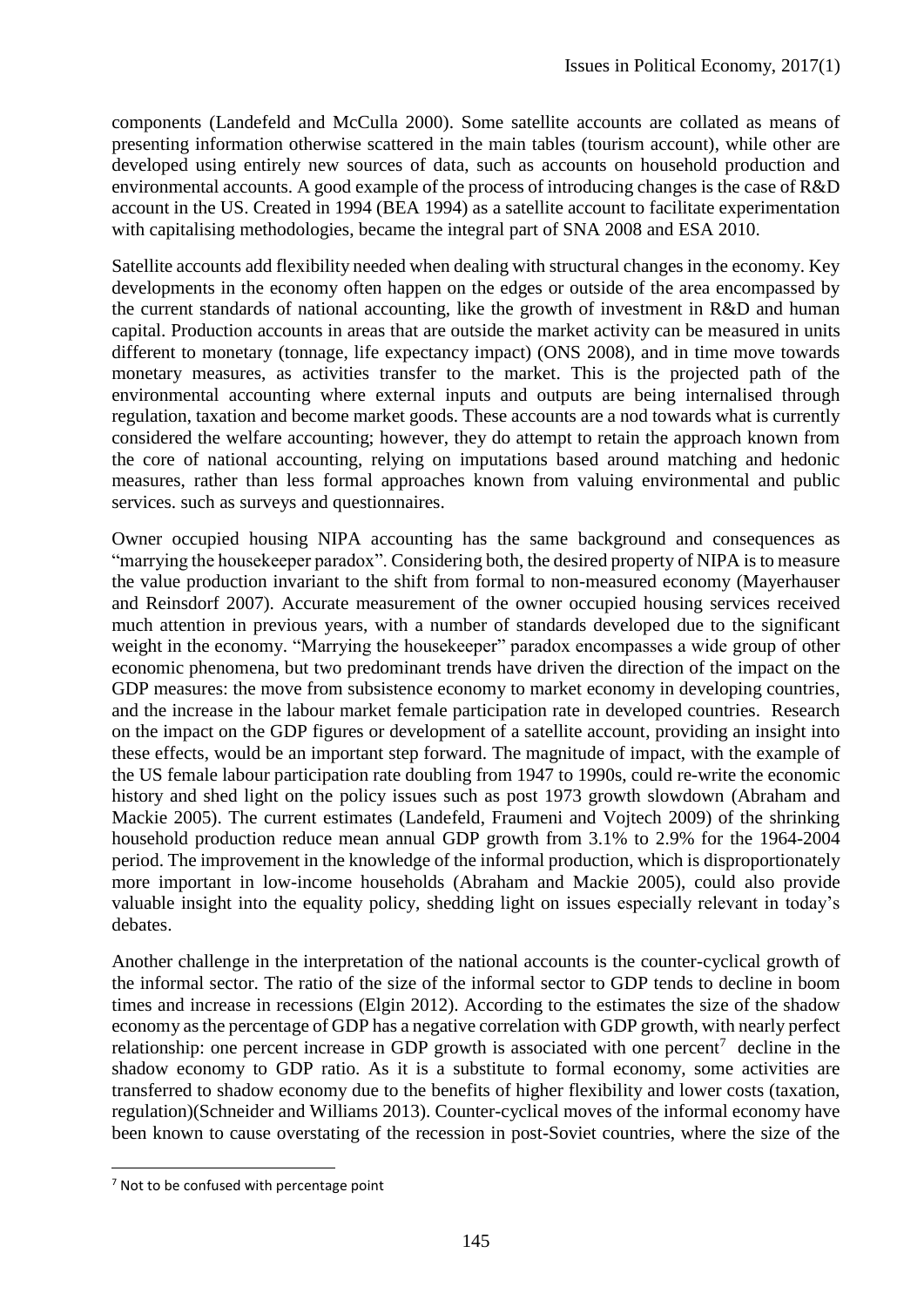informal economy is high compared to other countries of the same development level. Despite the attempts to account for the informal economy, the data is not timely available and relies on historical surveys and imputations. Given these constraints, household production satellite accounts are of limited use and provide a limited insight for the short and medium run policymaking. Provided the relationship remained stable, the impact of formal-informal shifts could be easily controlled for in macroeconomic models. This is often not the case, as over time the relative size of the informal sector changes with the increase in development and the level of substitutability due to tax policy and regulation. Further research estimating the size of these effects could allow for isolation of the endogenous effect of fiscal policy, in similar manner to the approach used by central banks treating financial markets effect as endogenous to the interest rate policy.

## **III. Credibility of Statistical Bodies: Institutional Arrangements and Independence**

#### *A. Introduction to institutional arrangements*

The credibility of national statistics and accounts remains little researched subject in the discipline. Studies concentrate on technical, academic criteria of progress, or the development of measures catering for particular users (governments, NCBs). Studies acknowledging the need for building credibility by Silver (2007) and Hulten (2004) highlight the issues of building it through an academic consensus and advocate experimental developments and trials conducted in parallel to the main statistical work. Dziobek and Tanase (2008) remark on the importance of impartial statistics created by independent bodies. In their review of the institutional arrangements for national statistics of the countries subscribed to Special Data Dissemination Standards Scheme (framework for developing countries), offered under the auspices of IMF, main focus falls on the legal framework and the division of roles by institutions across countries. Koch-Weser (2013) in his review finds deficiencies in the quality of Chinese economic data on GDP and price indices due to a deliberate manipulation of the data. According to Koch–Weser's research, based on comparisons to alternative measures such as electricity consumption, private and state enterprises and local governments misreport data to appease their executives, while the central government attempted to mask the volatility, especially after 2009.

Media outlets and investors expressed their opinions on the recent changes to price level measurements and the income accounts. Reviewing the headlines on the inclusion of illegal activities in ESA the public's commentary is sceptical about the motivation behind the changes. In the UK the confidence in national statistics can be described as "low" (Dunnell, Laux and Alldritt 2007), which is attributed to the general distrust to government.

The problem of divergence between the perceived and observed inflation has been known for years and received particularly high interest for countries entering the Eurozone, as studied by Stix (2006) and Eife and Coombs (2006). Researchers assign divergence to the psychological effects and a different perception of the price movements that depends on the frequency of purchases, the price move direction (declines tend to remain unnoticed), and the press coverage and expectations during the Euro changeover. The discrepancy between the perceived and the measured inflation not only is a starting point for the discussion on the accuracy of modern price indices, but also on the progress in building their credibility.

Academic and commercial work in the area of national statistics that could be considered comparable to official indices is limited due to the extent of the task. Commercial project Shadowstats (2016) aims to continue compiling the US CPI index using the BLS methodologies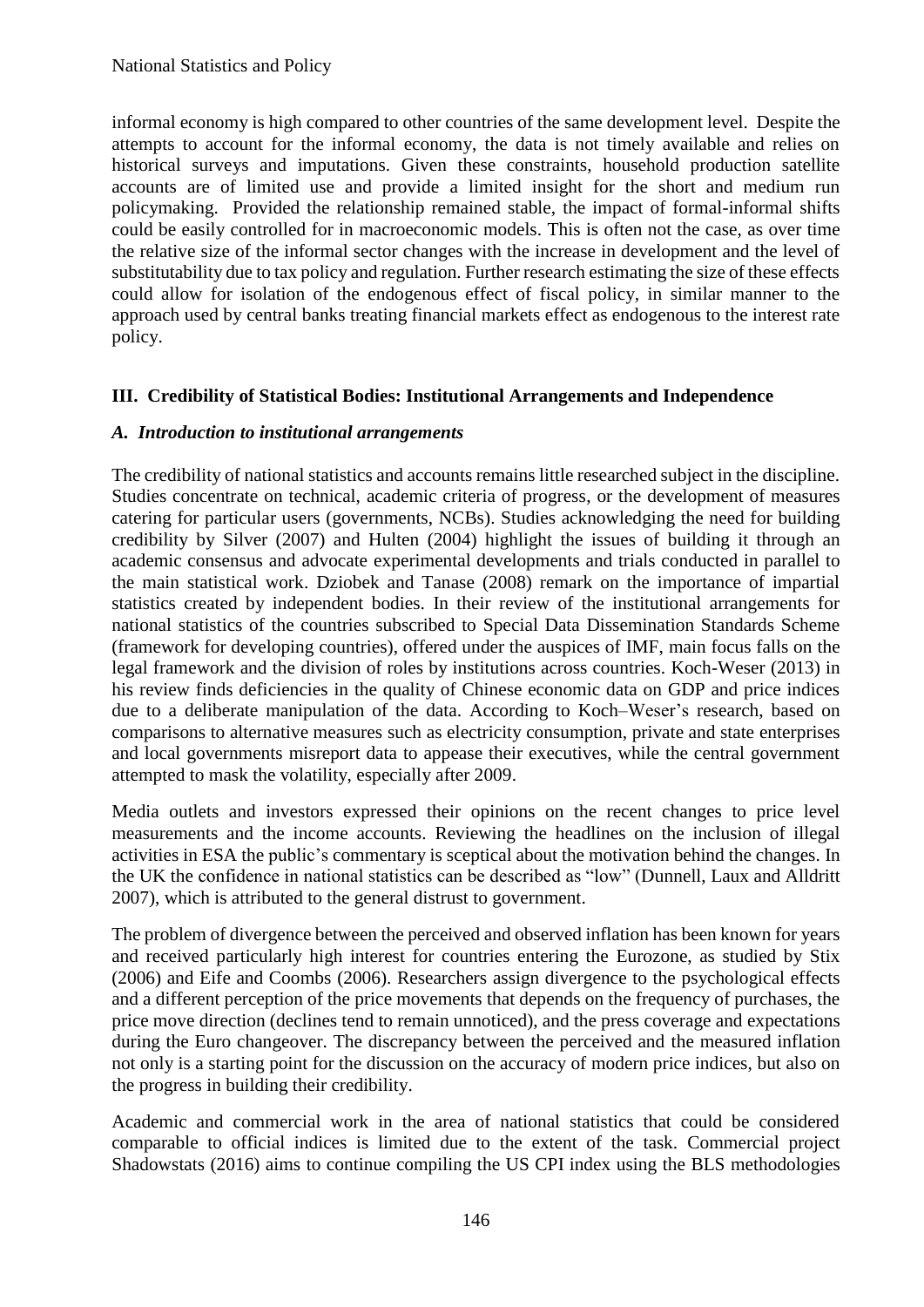from the 1990, questioning the validity of the changes to the index since. The Billion Prices Project (2016), conducted by MIT professors Alberto Cavallo and Roberto Rigobon, aims to collect data for online retailers and create a real-time index that facilitates research into issues such as inflation expectations (Cavallo, Neiman and Rigobon 2014) and the credibility of official statistics (Cavallo, 2013).

### *B. Economic rationale for an independent statistical body*

Assessment of how the credibility of national statistics is established can be carried out with the help of the experience economists gained measuring central bank independence. The implications of political interference into methodologies and pressure for certain results, as discussed in previous chapters, can have a significant impact on what is being fed as an input to assist fiscal and monetary policy decisions. Similarity allows for drawing certain parallels on how the institutional arrangements should be evaluated and resolved, establishing the independence and credibility of national statistical bodies. Benchmarking analysis that compares the institutional arrangements of the central banks and the process of development of national statistics will provide an insight on how well the solutions adhere to the principles of independence and professional authority.

The credibility of the monetary policy is thought to increase with the degree of independence of the central bank (Sargent and Wallace 1981), and the same effects can apply to national statistical bodies. Diagram in Figure 3. presents simplified policy transmission channels that are affected by the credibility of national statistics. Political influence on statistical body can lead to production of skewed statistical data, which then enters the monetary policy on two sides: the design of the policy by the central bank and the inflation expectations formed by the public. The political influence on national statistics can affect the fiscal policy decisions through obfuscation of fiscal ratios and interference with the perception of risk of lending to the government, both for public and organisational lenders (Bos 2007). Price indices used for indexing wage contracts and welfare spending direct payment flows to individuals and political forces (Malkiel 1978). Government in this simplified view is the only body that exerts political pressure, but it is valid to note that the international bodies have their input in SNA (under aegis of UN) and price measurement methodology (European Commission led the design of HICP). This multilateral arrangement creates a system of checks and balances to the design of methodology, but direct interference and pressure are only available to national governments.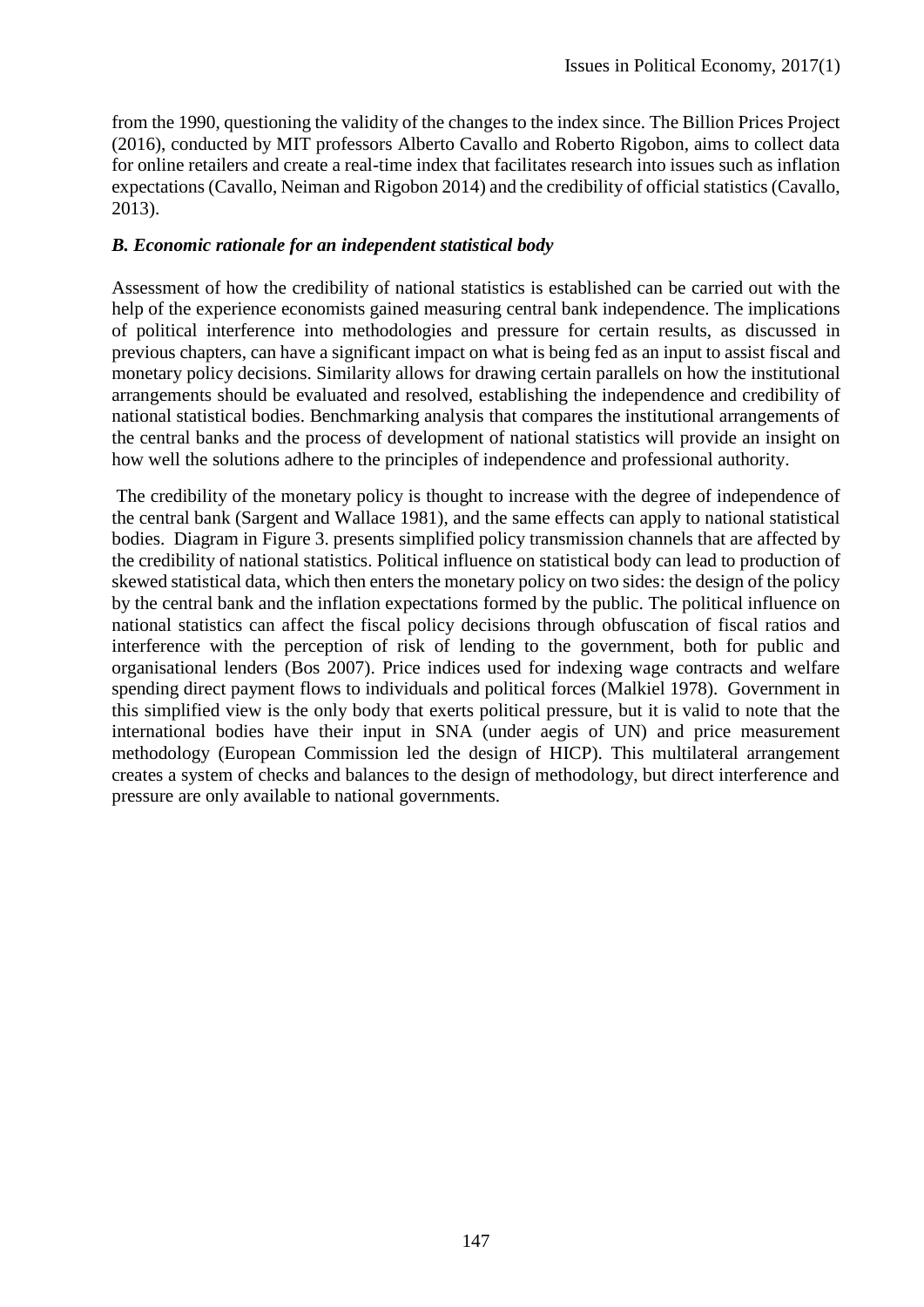

*Figure 3. The Transmission Channels of National Statistics*

Using components of the existing central bank independence indices by Cukierman (1992) and Grilli et al (1991) as reference, institutional arrangements of national statistical bodies will be assessed. Establishing credibility of statistical bodies on the institutional level consists of freedom from the political interference through appointments, and facilitating development of statistics to a high standard – the issue of adequate legal framework, division of roles and financing statistical work.

Table 2. presents data on governance of national statistical bodies in the US, the UK and Greece. The countries were chosen due to the relative abundance of information, as they embarked on the task of reviewing their statistics and the arrangements in recent years. Data provides answers to assess the independence criteria, closely following the frameworks adopted by Cukierman and Grilli. Criteria are divided into four categories: methods of appointments for executive roles, the relationship and funding from the governments, the governance rules embedded in their operational framework and the public transparency. Descriptive analysis based on data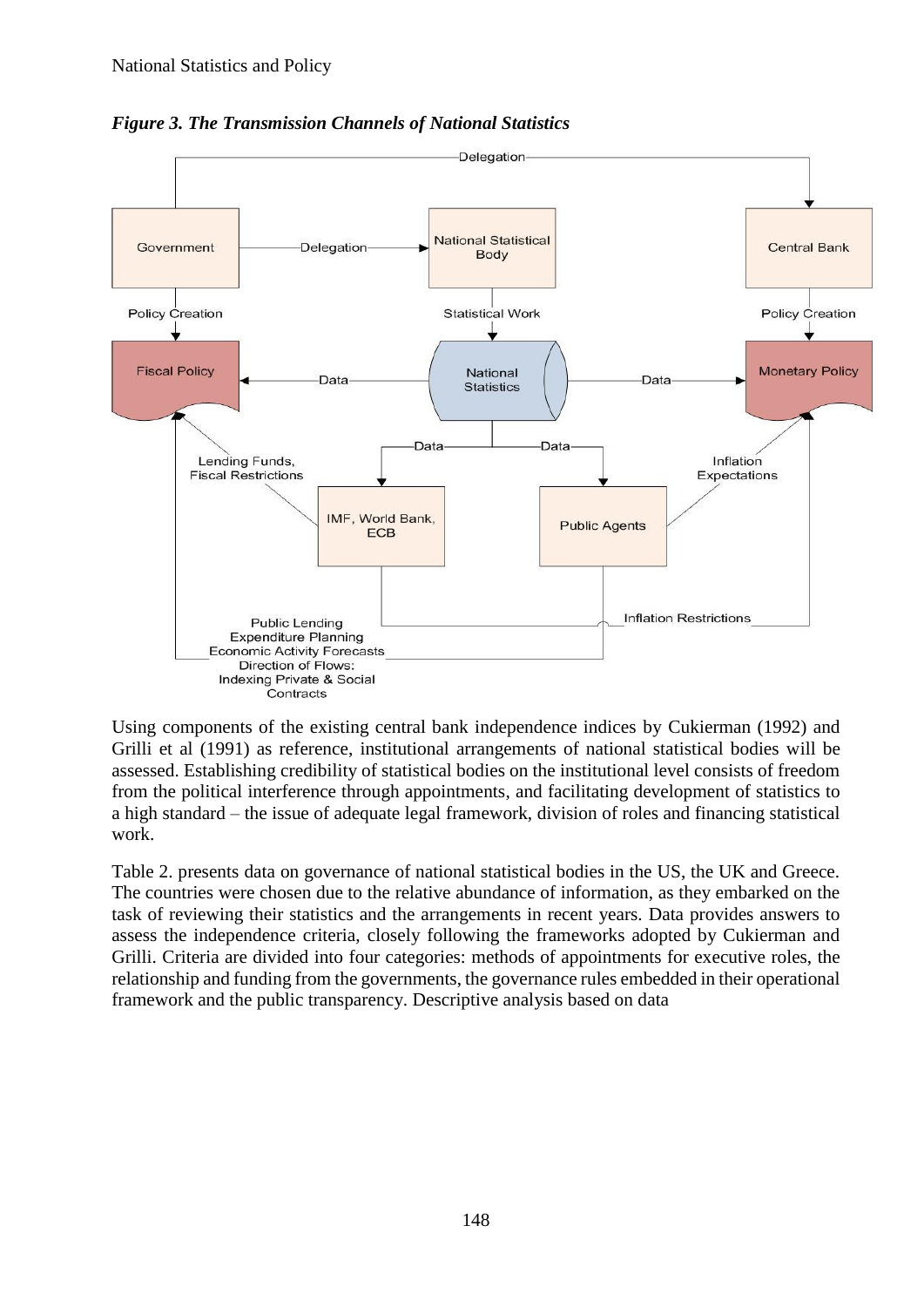|                                 | <b>Appointments</b>                                                                                                                                                                                                      |                                                                                                                                                                                                                               |                                                                                                                                                                     | <b>Government Relationship</b>                                                                                                                                                                   |                                                                                                                                                                                     | <b>Legal framework: Code of Conduct and</b><br><b>Code of Practice</b>                                                                                                                              |                                                                                                                                                                      |                                                                                                                                         | <b>Public</b><br>availability                                                                                 |
|---------------------------------|--------------------------------------------------------------------------------------------------------------------------------------------------------------------------------------------------------------------------|-------------------------------------------------------------------------------------------------------------------------------------------------------------------------------------------------------------------------------|---------------------------------------------------------------------------------------------------------------------------------------------------------------------|--------------------------------------------------------------------------------------------------------------------------------------------------------------------------------------------------|-------------------------------------------------------------------------------------------------------------------------------------------------------------------------------------|-----------------------------------------------------------------------------------------------------------------------------------------------------------------------------------------------------|----------------------------------------------------------------------------------------------------------------------------------------------------------------------|-----------------------------------------------------------------------------------------------------------------------------------------|---------------------------------------------------------------------------------------------------------------|
| <b>Country</b>                  | <b>Board</b> and<br><b>Executives</b><br>Appointed by                                                                                                                                                                    | Average term<br>for the<br>executive                                                                                                                                                                                          | <b>Structure of</b><br>the board -<br>membership                                                                                                                    | <b>Reporting</b><br>relationship<br>and audit                                                                                                                                                    | Government<br><b>Funding</b>                                                                                                                                                        | <b>Protecting the</b><br>integrity of the<br>data                                                                                                                                                   | Code of<br><i>practice:</i><br>explicit<br>statement on<br>independence                                                                                              | <b>Relationship:</b><br><b>Central</b><br>bank,<br>separate<br>body                                                                     | Are executive<br>minutes/meetings<br><i>available to</i><br>public?                                           |
| <b>United</b><br><b>Kingdom</b> | Open<br>Competition<br>for the<br>chairman,<br>Parliamentary<br>approval of the<br>appointment                                                                                                                           | 4.5 years<br>National<br>Statistician                                                                                                                                                                                         | Executive<br>and non-<br>executive<br>members                                                                                                                       | National<br>Statistics and<br><b>ONS</b> are<br>non-<br>departmental<br>body, not<br>under the<br>direct control<br>– civil<br>servants                                                          | Funding the<br><b>Statistics</b><br>Authority<br>which has<br>full<br>discretion<br>over<br>allocation<br>£200M                                                                     | Explicitly<br>stated as a role<br>of the national<br>statistics                                                                                                                                     | Explicit<br>Statements on<br>the<br>independence<br>and<br>impartiality.<br>The board of<br><b>Nat Statistics</b><br>prepares the<br>code of<br>practice             | Separate<br>from the<br>Central Bank,<br>restrictions<br>on $RPI -$<br>requires the<br>approval of<br>the Bank of<br>England            | <b>Meeting Minutes</b><br>and Papers<br>available to the<br>public                                            |
| <b>United</b><br><b>States</b>  | <b>Advisory</b><br><b>Committees:</b><br>Under<br>Secretary of<br>Commerce for<br>Economic<br>Affairs (ex-<br>officio head of<br>ESA)<br>nominated and<br>serving at the<br>pleasure of the<br>government<br><b>BLS:</b> | <b>BLS:</b><br>Commissioner:<br>4 year term,<br>long spells of<br>acting<br>commissioners<br>between<br>nominations (1)<br>to 2 years)<br><b>Technical</b><br><b>Advisory</b><br><b>Committee</b><br>and Data<br><b>Users</b> | <b>BEA:</b><br>Advisory<br>Committee<br>recruited<br>from<br>academic<br>community<br><b>BLS:</b><br>Technical<br>Advisory<br>Committee:<br>16 members<br>recruited | <b>BEA</b> is an<br>agency of US<br>Department<br>of Commerce<br><b>BLS</b> is an<br>agency of US<br>Department<br>of Labor.<br>Executive<br>agencies that<br>report to the<br>President<br>with | <b>ESA</b><br><b>US\$113</b><br>million<br><b>BLS</b> \$640.9<br>million<br>Funding of<br>advisory<br>committees<br>comes from<br>within<br>agencies<br><b>BEA \$111</b><br>million | <b>BEA:</b><br>Advisory<br>Committee and<br>Federal<br>Economic<br><b>Statistics</b><br>Advisory<br>Committee:<br>advising on<br>new methods<br>from the<br>academic and<br>business<br>perspective | <b>BLS:</b><br>Data Users<br>Advisory<br>Committee"<br>membership<br>consistent<br>with<br>achieving the<br>greatest<br>impact, scope<br>and<br>credibility<br>among | <b>US Code</b><br>Title 15<br>chapter 5 for<br><b>BEA</b> Price<br>measurement<br>$delegation -$<br>approval<br>obligations<br>required | <b>FESAC</b> meetings<br>open to the public<br>Vintage data for<br>price indices<br>available from<br>the FED |

*Table 2. Data and Overview of Institutional Arrangements in Production of National Statistics as of 2015*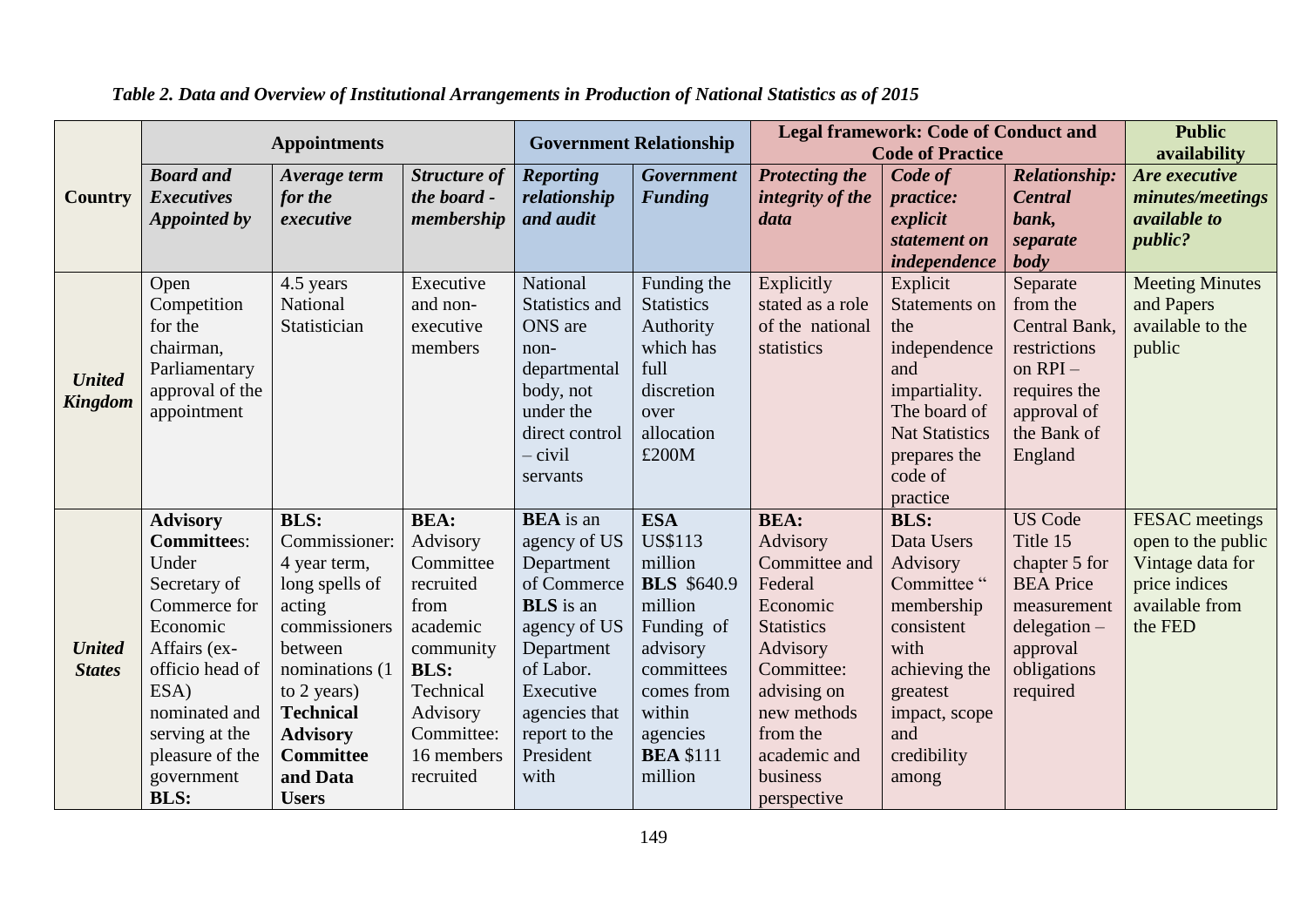# National Statistics and Policy

|               | Commissioner:   | <b>Advisory</b>     | from        | congressional | Funding       | <b>BLS:</b>     | diverse       |                |                  |
|---------------|-----------------|---------------------|-------------|---------------|---------------|-----------------|---------------|----------------|------------------|
|               | Approval of     | <b>Committee: 3</b> | academia    | oversight.    | attributed by | Technical       | stakeholders" |                |                  |
|               | the US Senate   | years               |             |               | the           | Advisory        |               |                |                  |
|               | Technical       |                     |             |               | president's   | Committee:      |               |                |                  |
|               | Advisory        |                     |             |               | office,       | assessing       |               |                |                  |
|               | Committee       |                     |             |               | reviewed by   | "whether the    |               |                |                  |
|               | and Data Users  |                     |             |               | the congress  | academic        |               |                |                  |
|               | Advisory        |                     |             |               |               | community       |               |                |                  |
|               | committee:      |                     |             |               |               | will regard the |               |                |                  |
|               | appointed by    |                     |             |               |               | work as being   |               |                |                  |
|               | BLS, approved   |                     |             |               |               | technically     |               |                |                  |
|               | by Secretary of |                     |             |               |               | sound and       |               |                |                  |
|               | Labor           |                     |             |               |               | reflecting best |               |                |                  |
|               |                 |                     |             |               |               | practices"      |               |                |                  |
|               |                 |                     |             |               |               | Data Users      |               |                |                  |
|               |                 |                     |             |               |               | Advisory        |               |                |                  |
|               |                 |                     |             |               |               | Committee:      |               |                |                  |
|               |                 |                     |             |               |               | advice from     |               |                |                  |
|               |                 |                     |             |               |               | the point of    |               |                |                  |
|               |                 |                     |             |               |               | view of users   |               |                |                  |
|               |                 |                     |             |               |               | (academia,      |               |                |                  |
|               |                 |                     |             |               |               | researchers,    |               |                |                  |
|               |                 |                     |             |               |               | business        |               |                |                  |
|               | <b>ELSTAT</b>   | 4 year term for     | 17 board    | Reports to    | Funded in     | Explicitly      | LAW no:       | Able to        | <b>ELSTAT</b>    |
|               | President       | the Advisory        | members of  | Greek         | 80% from      | stated as the   | 3832          | impose         | <b>Sanctions</b> |
|               | nominated by    | Committee,          | the         | parliament    | the European  | responsibility  | following     | sanctions on   | hearings         |
|               | a committee of  | only once           | Advisory    | rather than   | Regional      | of ELSTAT       | Article 12 of | <b>ELSS</b>    | available to the |
|               | members         | renewable           | Committee   | the           | Development   | LAW no: 3832    | the           | agencies       | public           |
| <b>Greece</b> | originating     | Good Practice       | nominated   | government.   | Fund, Greek   | following       | Regulation    | Advisory       |                  |
|               | from Greek      | Committee: 2        | by $17$     | Audited by    | contribution  | Article 12 of   | $(EC)$ No     | Committee      |                  |
|               | Parliament,     | year term           | bodies:     | Eurostat and  | part of the   | the Regulation  | 223/2009      | member         |                  |
|               | Eurostat and    |                     | parliament, | EC, also      | budget        | $(EC)$ No       |               | represents the |                  |
|               | ESGAB and       |                     | government, | engages in    | decoupled     | 223/2009        |               | national bank  |                  |
|               | <b>ESSC</b>     |                     | National    |               | from the      |                 |               |                |                  |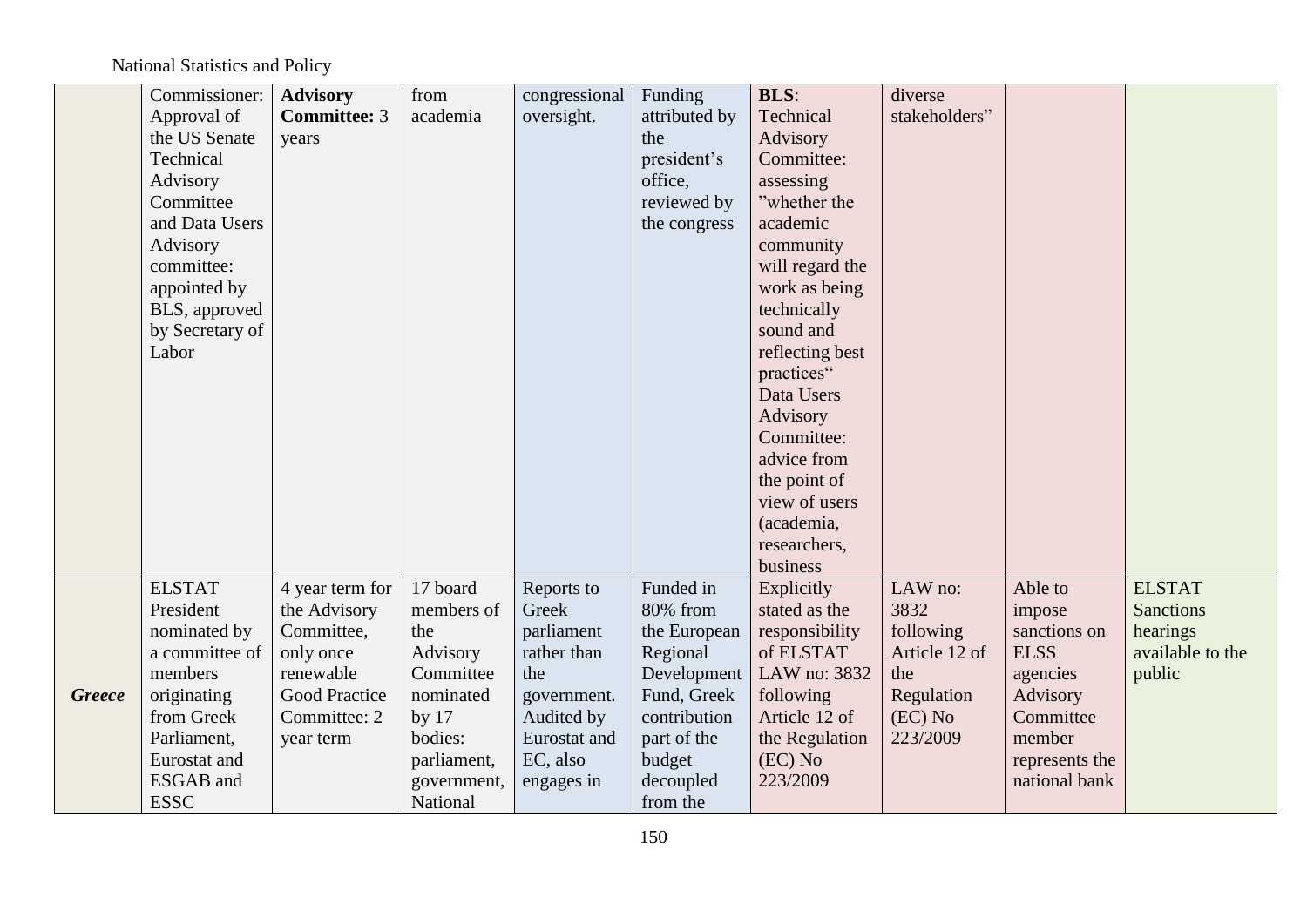Issues in Political Economy, 2017(1)

| Advisory             | Bank of      | voluntary     | Ministry of | governed by     |  |  |
|----------------------|--------------|---------------|-------------|-----------------|--|--|
| Committee:           | Greece and   | peer reviews. | Finance     | the statistical |  |  |
| Nominees             | EU bodies    |               | budget      | principles of   |  |  |
| from the 17          | among        |               |             | "professional   |  |  |
| represented          | others.      |               |             | independence",  |  |  |
| bodies chosen        | Additional   |               |             | "impartiality", |  |  |
| by the Minister      | Good         |               |             | "objectivity    |  |  |
| of Finance           | Practice     |               |             |                 |  |  |
| <b>Good Practice</b> | Committee    |               |             |                 |  |  |
| Committee:           | with $5$     |               |             |                 |  |  |
| Minister of          | members      |               |             |                 |  |  |
| Finance              | representing |               |             |                 |  |  |
| nominees from        | the          |               |             |                 |  |  |
| a selection of       | Parliament   |               |             |                 |  |  |
| Parliament and       | and the EU   |               |             |                 |  |  |
| EU bodies            |              |               |             |                 |  |  |
|                      |              |               |             |                 |  |  |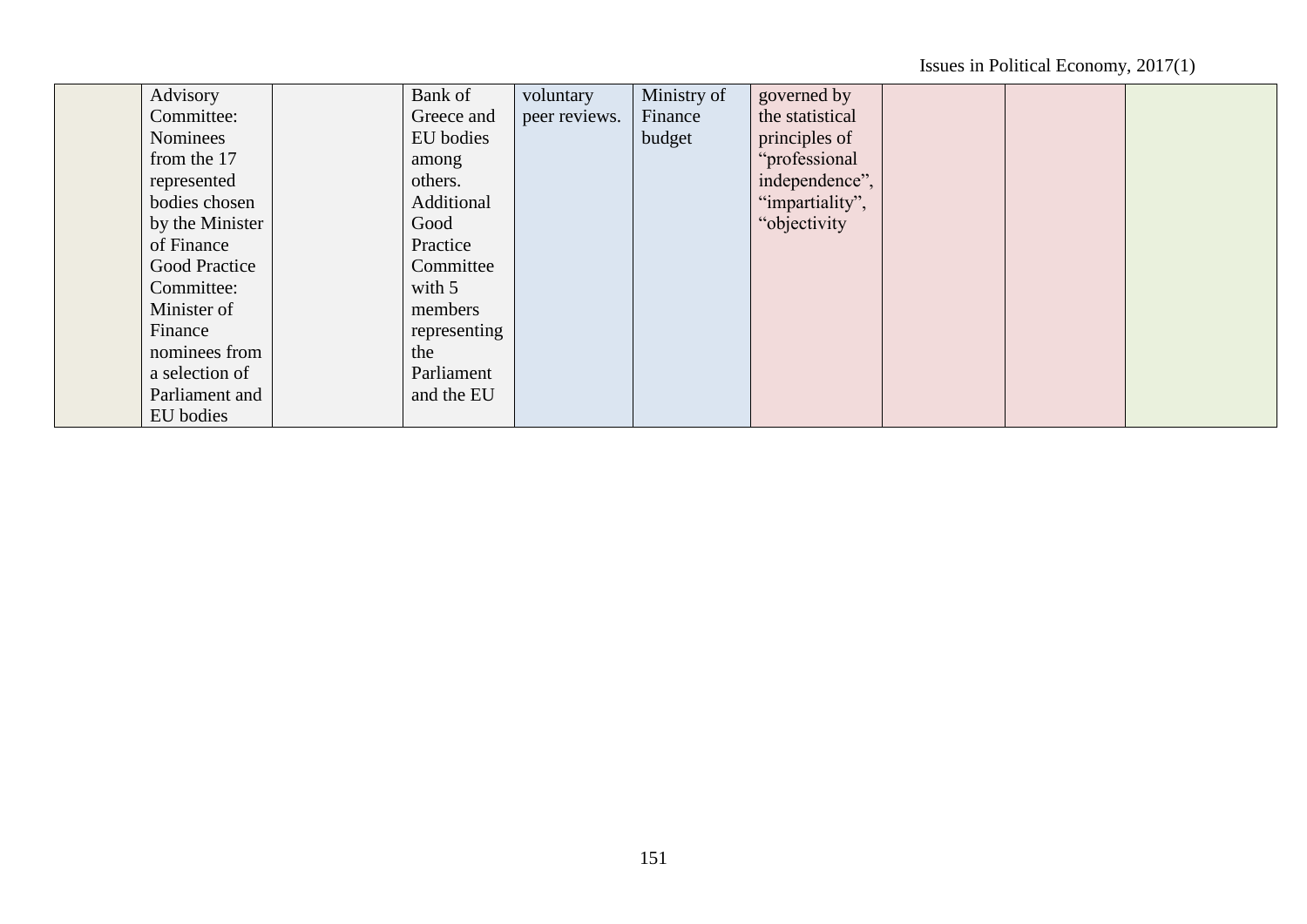### *C. Country review: United Kingdom*

Public scepticism about the credibility of the statistics in the UK is attributed to the particularly aggressive press and distrust to the government. The current shape of the institutional arrangement was formed in 1996 when the Office for National Statistics was created to co-ordinate what is largely a decentralised process with approximately 80% of total work being carried out in administration and governmental departments producing various components (Dunnell, Laux and Alldritt 2007). Creation of an independent statistical body was an election pledge made by the Labour party along with the promise to create the Monetary Policy Committee, with intent to establish the independence of the central bank.

In 2000 a more stringent code of conduct was introduced and the Statistics Commission was established to guarantee the professional independence of the ONS. 2009 Code of Practice for statistical work requires that changes to methods or classifications should be communicated well in advance and that "(…) those producing statistical reports are protected from any political pressures that might influence the production or presentation of the statistics." (Statistics Authority 2009). On the basis of Statistics and Registration Service Act 2007 the Government Statistical Service, comprising of the ONS and departmental staff, report to the government through the Statistics Authority to guarantee its professional independence. The act also allows the Bank of England to raise an inquest with the Chancellor of the Exchequer, if it considers the changes to RPI to be fundamental and detrimental to the interest of some groups (HM Government 2007).

From the report on the public trust into the national statistics the effect of the new arrangement and the outlook are positive. The number of respondents who disagreed with the statement that national statistics are produced without political interference was 34% in 2014, down from 58% in 2009 (excluding "don't know" answer) (NatCen 2015; NatCen 2010). Specific questions on the political interference in CPI and GDP revealed that nearly a half of the respondents believe there is a degree of interference (NatCen 2015) and on average rated the level of trust in the Cost of Living Indices in 2009 rated on a scale of 1 to 10 at 5.32.

#### *D. Country review: United States*

The Federal Statistical System in the US is different to its counterparts in other countries in that the bodies are decentralised and belong to different departments in the government. The study by Malkiel (1978) reviewed the arrangements and the scope of politicisation of the US statistical system. The findings suggested deficiencies in the quality of the data and the evidence of political interference. Since the time of the study the system was partially reformed, but in 1995 the inquiry by Government Accountability Office found deficiencies in adherence to the principles of transparency and independence (GAO 1995).

Bureau of Labor Statistics, the producer of price and labour indices, is a part of the US Labor Department, a federal agency which serves as a principal statistical body to the US government. Another major office, the Bureau of Economic Analysis (BEA), belongs to the US Department of Commerce. The distinct property of the American system of national statistics is that the statistical agencies are executive agencies under Presidential control, but produce data serving congressional legislation. The agencies thus face the issue of a conflict of interest between the government and the Congress.

Federal Economic Statistics Advisory Committee was established in 2010 to advise the Directors of the Bureau of Economic Analysis (BEA), the U.S. Census Bureau (Census), and the Commissioner of the Department of Labor's Bureau of Labor Statistics (BLS) on statistical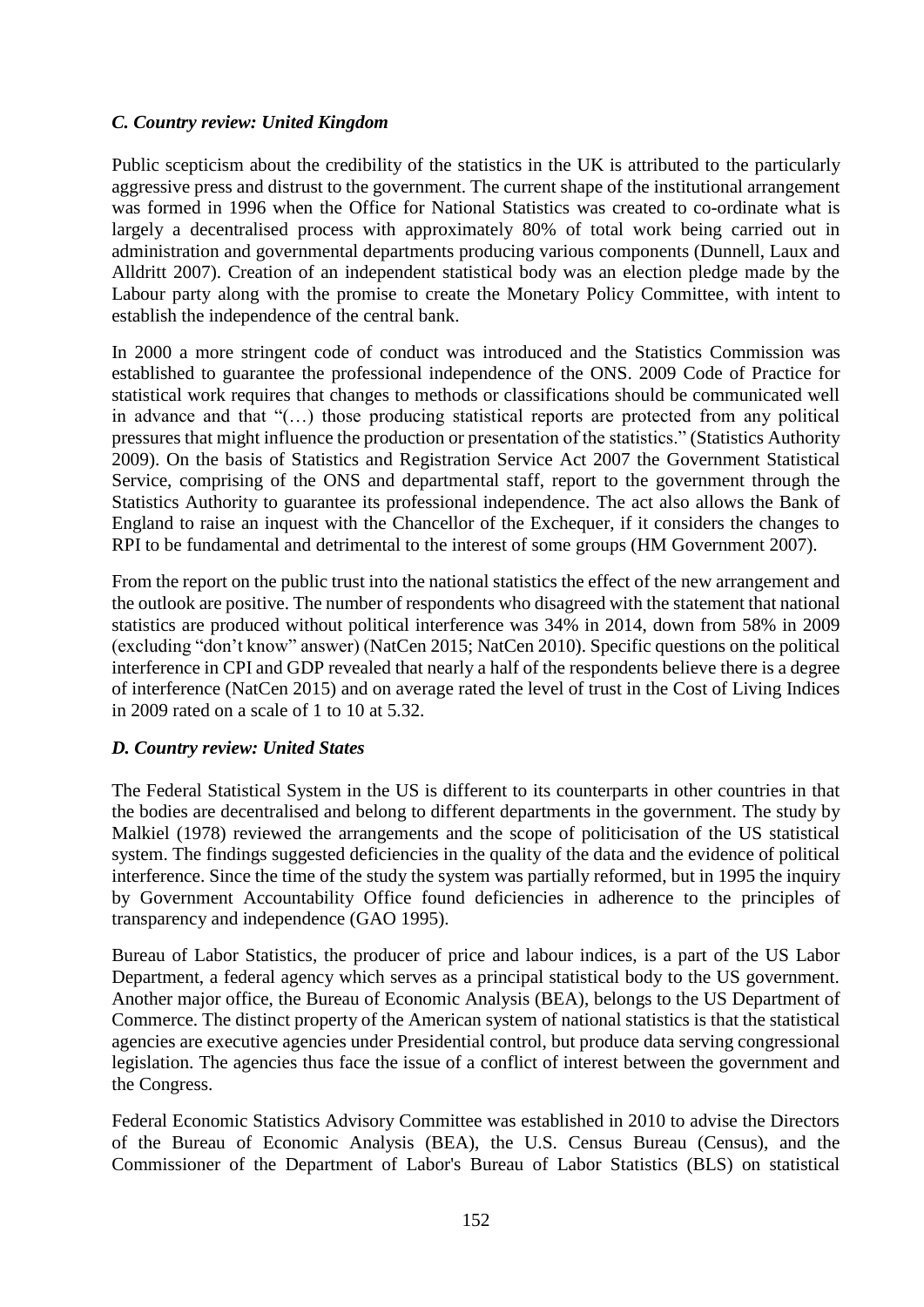methodology and other technical matters related to the collection, tabulation, and analysis of Federal economic statistics (Federal Register, 2010). Advisory Committee bodies in the US serve as ad-hoc, temporary bodies that provide expertise on particular issues.

Suggestions to consolidate statistical work and create a centralised statistical body re-surface periodically. The rationale behind them is to create a body free from departmental influence with the sole purpose to produce national statistics (Malkiel 1978). The advantages of centralised approach come from a better coordination and superior position to the intra-departmental status of the BLS or the BEA. The advantages of the more decentralised approach are lower influence of the executive level and the close-knit relationship that allows the body to cater for the needs of the department. However, given the number of users of statistics nowadays, the latter argument loses its relevance. Malkiel in his recommendation also indicated the need to create advisory committees, which were introduced in  $2008<sup>8</sup>$ ,  $2010<sup>9</sup>$  and  $2011<sup>10</sup>$ . Consolidation however has not been achieved so far: 13 bodies remain as primary producers of statistics with further 70 engaged in some statistical research (GAO 2012).

In 2012 an inquest by the Congress Oversight Committee attempted to investigate the politicisation of the BLS data and the dissemination process. The accusations were in regard to requirements to "draft news articles on government-owned and government-operated computers" by news agencies using BLS data and the methods of accounting for "green jobs" (US Congress 2012). Also, the analysis of the implications of the changes to indexation of social security from CPI to other indices was proposed by the government, motivated by the political need to research possible federal spending savings, .

## *E. Country review: Greece*

Hellenic Statistical Authority (ELSTAT) was created in 2010 in the wake of accounting scandals that surfaced after the Greek government debt crisis. In 2002 Eurostat expressed its reservations on the quality of Greek statistics and forced reclassifications in debt accounting area. In 2004 Eurostat rejected the corrections made by the National Statistical Service of Greece, the predecessor office of ELSTAT belonging to the Ministry of National Economy (Eurostat 2004). The NSSG was also under IMF's review, who found methodologies of national accounts "obsolete" and that the NSSG had no plans to introduce quality adjustment and sample adjustment methods as of 2005 (IMF 2005).

As an independent body ELSTAT is supervised by the parliament and its role is to approve (certification body) and supervise work of ELSS agencies (Hellenic Statistical System). It was also explicitly designated to introduce the statistical principles from the Regulation (EC) No 223/2009 to harmonise the system with European Standards.

In 2011 Andreas Georgiou, the head of ELSTAT, was put under investigation over felony charges (FT 2011). Upon his chairmanship, ELSTAT revised the 2009 budget deficit figure from 13.4 to 15.8 percent of GDP, the figure that was crucial to the decision of the ECB on delivering tranches of the bailout fund to the government. Georgiou was cleared of the charges, however upon the change of government to austerity-challenging coalition, the charges were investigated again and the case failed in July 2015, followed by Mr Georgiou's resignation in August (Reuters 2015). The 2015 ESGAB report (ESGAB 2015) notes the "absence of a "wider cultural acceptance and understanding amongst politicians, administrators, the media and indeed the public at large of what

**.** 

<sup>8</sup> BEA Advisory Committee

<sup>&</sup>lt;sup>9</sup> Federal Economic Statistics Advisory Committee

<sup>&</sup>lt;sup>10</sup> BLS Advisory Committee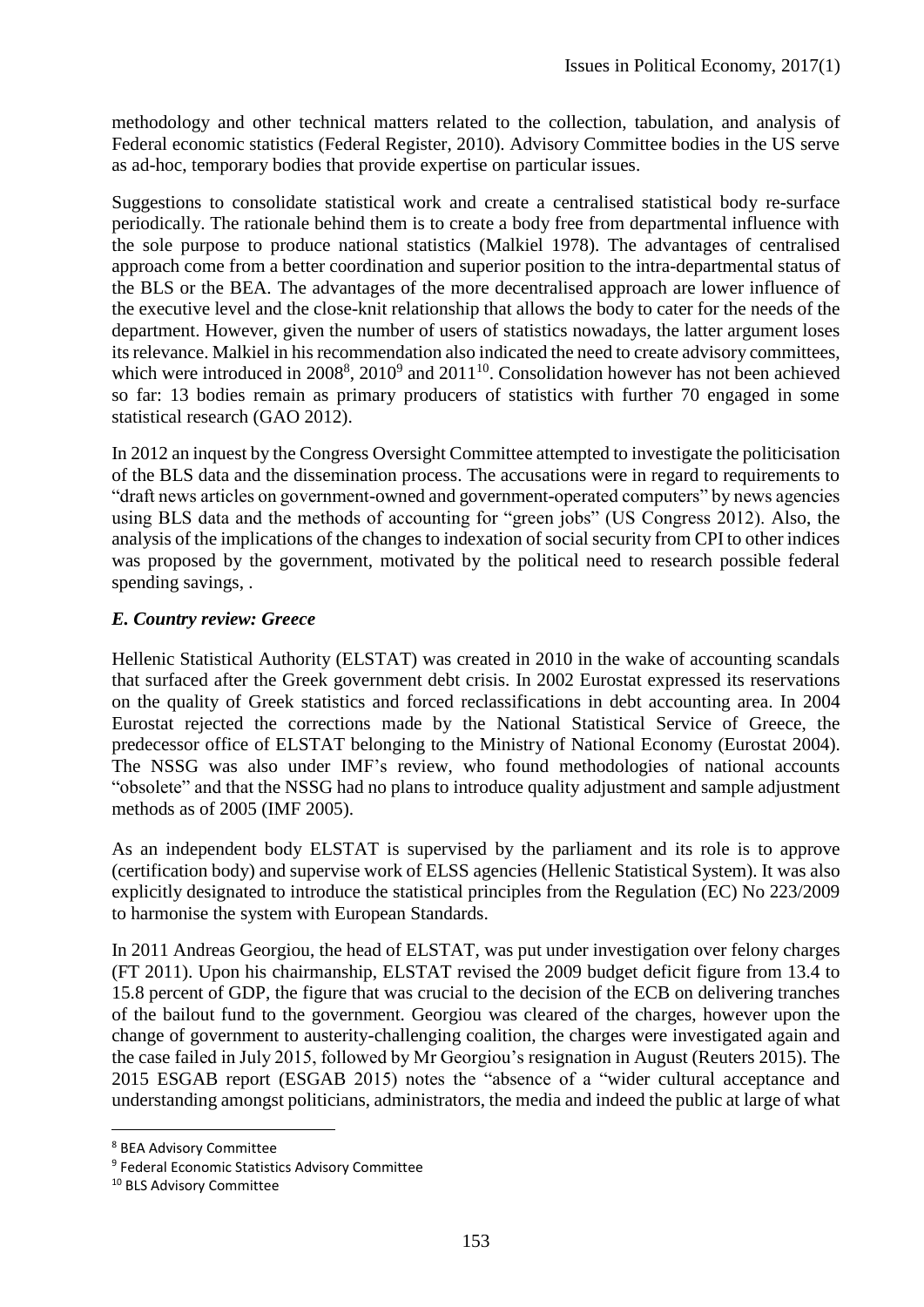professional statistical independence actually entails in practice", which may impair the process of creating the credibility of Greek statistics.

## **IV. Conclusions**

The discussed issues that surround production and use of national statistics are yet to be resolved. Despite the technological progress, statisticians are unable to collect large parts of data to compile the statistics. Methodological changes compensating for known inaccuracies have changed the original meaning of the figures for both price indices and the national income and production accounts.

In the area of price indices measurement this is evident in the move away from the Cost of Goods Index to the Cost of Living Index as a primary indicator of inflation for policymaking purposes. Methodology evolved to compensate for estimated biases that arose due to the technological progress: multiple outlets, availability of substitutes and quality improvements. While these corrections have strong foundations in economic theory, the real world intricacies have not been resolved. Differences in the level of satellite services remain largely invisible to statisticians. Demand switching from traditional outlets to the growing discounting outlets likely reverses the true direction of adjustment due to the negative outlet bias. The quality change bias adjustments have been focused on CPI categories where the bias was apparently positive, such as consumer durables or medical care. Hulten-Bruegel paradox implies lack, or existence of a negative bias at some point in history, in categories where it was assumed to be negligible, as confirmed by independent studies. Such asymmetry in looking for positive quality bias, and overstating it, can be explained by the political pressure to lower the reported inflation.

The level of complexity of statistical computations has increased due to introduction of quality matching methods, making inflation figures nearly impossible to audit externally. Statistical bodies, acting on their own initiative or being required by the governing body, should make the methodology, raw data and the interim calculations publicly available. Price index changes were insufficiently explained to the users and were not a subject of debate regarding their wider implications in areas of monetary policy, fiscal policy and social transfers. Greater transparency will uncover the political implications of changes, improving the perceived credibility of inflation figures. It is also required to enable debates on the direction on the future of the Cost of Living Index as the primary indicator of inflation.

In the field of NIPA the adjustments accounting for the size of informal and illegal economies increase the coverage of the statistics and the completeness of the flows. However, decoupling the headline GDP figure from the formal, taxed economy impairs its usability in the fields of national borrowing, fiscal restrictions and public finance. Informal and illegal economies do not form the tax base for the state, and the size of such adjustment varies from 2.5% to over 30% of the economy size for surveyed developed countries. Relying on such figures to compose fiscal ratio statistics will mislead domestic policy makers, the investors and international bodies. The initial premise on GDP figures regarding the positive welfare and taxability of the activity are invalidated, as statistical bodies are attempting to internalise informal and illegal economies.

Capitalisation of R&D expenditure in national production accounts is a step forward in truly reflecting the economic nature of R&D investment. These changes require the statistical bodies to use imputations around the depreciation rate and the required rate of return. Given that the confidence of these estimates is no greater than for other sectors of unobserved economy, there is scope to call for "all or nothing" treatment of the nonmarket activity. This would also entail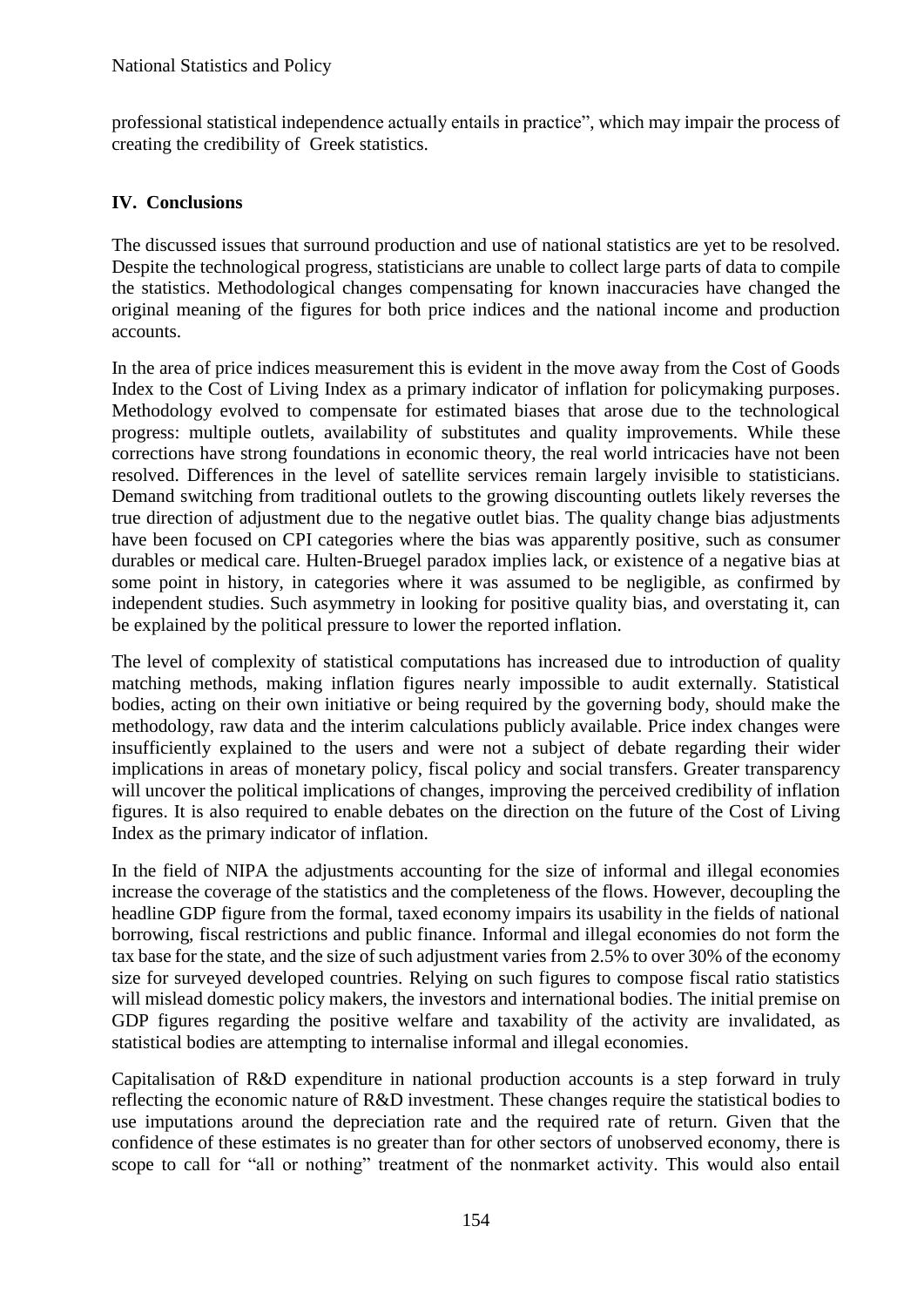including natural resources, environmental assets and household services, an adjustment which will reduce the true growth rate of national income in the past decades. The current approach and the political pressure tend to be skewed towards accounting for more outputs and not recognising inputs, increasing GDP figure and its growth.

The solution proposed in this study is to continue publishing the familiar GDP figure using the existing methodology. Maintaining separate experimental accounts for nonmarket sectors will enable research and political discussions on their inclusion in the new, exhaustive measure of economy. This should be published concurrently to the formal economy GDP and used when more suitable, facilitating tasks such as cross country comparisons and measuring policy outcomes. In the future, following political decisions, the universal economic activity measure could form the skeleton of the welfare accounting framework.

The task of preparing national statistics is susceptible to politicization, which can have serious consequences for fiscal and monetary policymaking. Conflicts of interest arise along the lines of government – public, government – independent monetary institution and governmentsupranational organisations. The ability to audit the statistical work is impaired because the tasks of the agency cannot be conducted outside the agency due to their complexity (Lewis 2008). Recognising the issues and responding to the user needs statistical frameworks were re-designed in the USA, the UK and Greece.

Current institutional arrangements explicitly focus on building credibility and independence of statistical bodies. The division of roles and supervision were designed to establish responsibilities, facilitate cooperation and enable audit of the figures. Institutional approach in the reviewed countries acknowledges the need to separate the production and dissemination of statistics from policymaking. In the UK and Greece, which re-designed their systems in the past decade, the statistical agency takes the leading role, while in the US the work is more decentralised. As presented in Table 2. solutions in place for national statistics borrow from the experience on establishing the independence of central banks: independent committees, transparency of appointments and availability of information to the public.

Nevertheless, establishing credibility and maintaining professional independence require further commitment. National parliaments are best suited to perform the governance and oversight role over statistical bodies. Basic definitions of headline indices should be included in the mandate delegating work to the statistical bodies, which could be subject to parliamentary vote. At the same time, publicising interim data and methodology will allow for a form of public audit of the clearly defined task.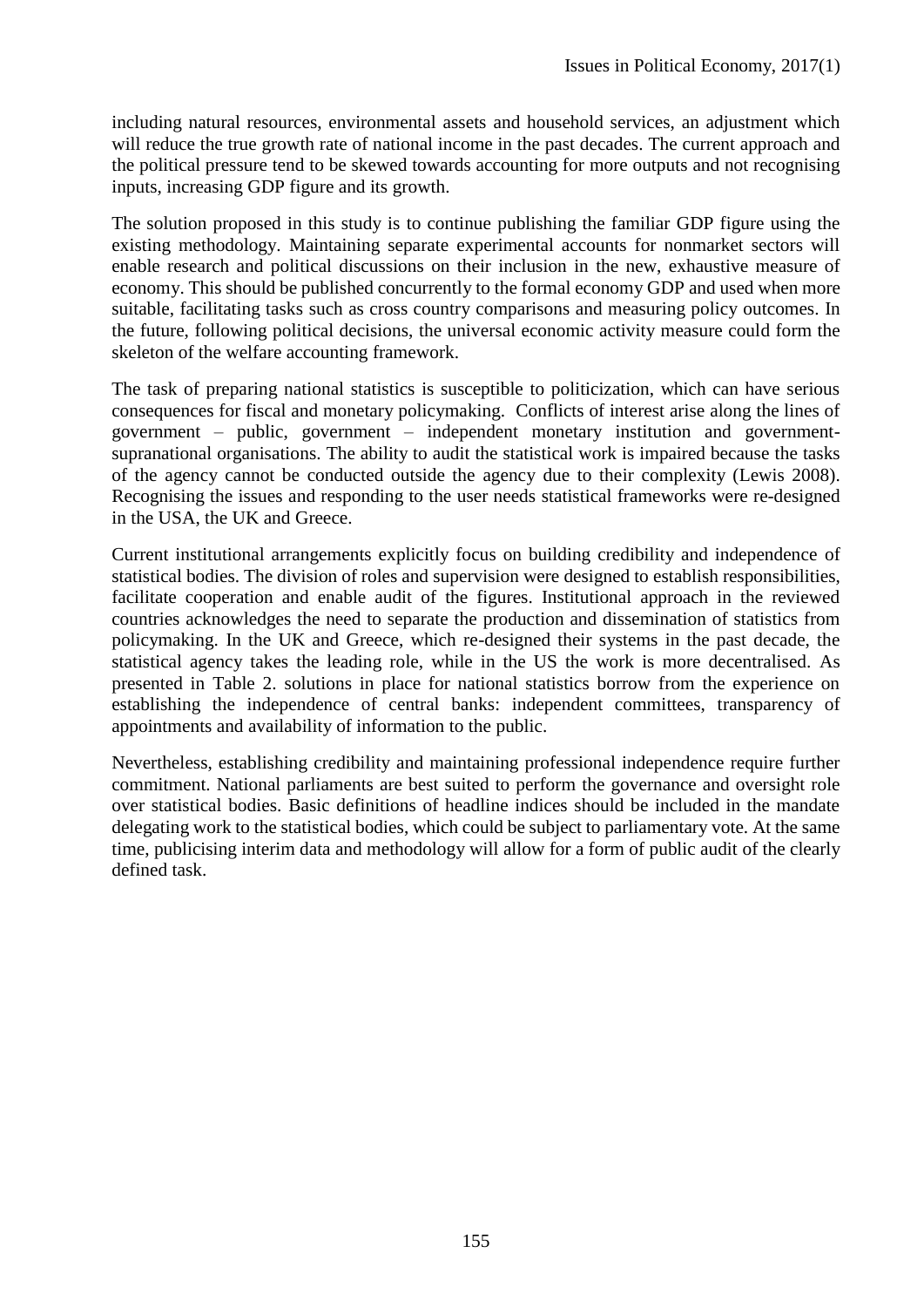# **V. References**

Abraham, K.G., Mackie, C.D., 2005 "Beyond the market: Designing nonmarket accounts for the United States" National Academy Press

Abramsky, J., Drew, S., 2014 "Changes to National Accounts: Inclusion of Illegal Drugs and Prostitution in the UK National Accounts" ONS, May 2014

Ahnert, H., Kenny, G. 2004 "Quality adjustment of European price statistics and the role for hedonics" Occasional Paper Series 15, European Central Bank.

Armknecht, P., 1984 "Quality Adjustment in the CPI and Methods to Improve It" *Proceedings of the Business and Economics Statistics Sections*, American Statistical Association 1984 pp. 57-63

Armknecht, P., Weyback, D. 1989 "Adjustments for quality change in the U.S. Consumer Price Index" *Journal of Official Statistics*, 5,pp. 107-123.

Barro, R., Gordon, D., 1983b "Rules, Discretion and Reputation in a Model of Monetary Policy," *Journal of Monetary Economics* 12, pp. 101-121

Bascher, J., Lacroix, T. 1998 "On the use of hedonic methods in the CPI: an application to consumer durables and apparel" French National Institute of Statistics and Economic Studies, April 1998

BEA, 1994 "A Satellite Account for Research and Development" *Survey of Current Business*, November 1994

BEA, 2013 "Preview of the 2013 Comprehensive Revision of the National Income and Product Accounts" Bureau of Economic Analysis, March 2013 Available online at: http://www.bea.gov/scb/pdf/2013/03%20March/0313 nipa comprehensive revision preview.pd f [Avaliable: 24/01/2016]

Billion Prices Project, 2016 Available online at: http://bpp.mit.edu [Avaliable: 03/03/2016]

BLS, 1997 "Measurement Issues in the Consumer Price Index" Bureau of Labor Statistics U.S. Department of Labor Available online "http://www.bls.gov/cpi/cpigm697.htm"

Boarini, R., Johanssonm, Å. Mira d'Ercole, M., 2006 "Alternative Measures of Well-being" *OECD Statistics Brief*, May 2006, no.11 OECD

Bos, F., 2007 "Use, misuse and proper use of national accounts statistics*" National accounts occasional paper* Nr. NA-096, Statisics Netherlands

Cavallo, A., 2013 "Online and official price indexes: Measuring Argentina's inflation*" Journal of Monetary Economics* Volume 60, Issue 2, March 2013*,* pp. 152–165

Cavallo, A., Neiman, B., Rigobon, R., 2014 "Inflation Expectations, Learning and Supermarket Prices" *NBER Working Papers 20576*, National Bureau of Economic Research, Inc.

Daniels, M., 2007 "Capitalising R&D" Yearbook on Productivity 2007, Statistics Sweden pp.63- 74

Dziobek, C., Tanase, F., 2008 "Institutional arrangements for producing macroeconomic statistics in countries subscribing to the Special Data Dissemination Standard (SDDS)" *IFC Bulletin* No 28 pp.323-328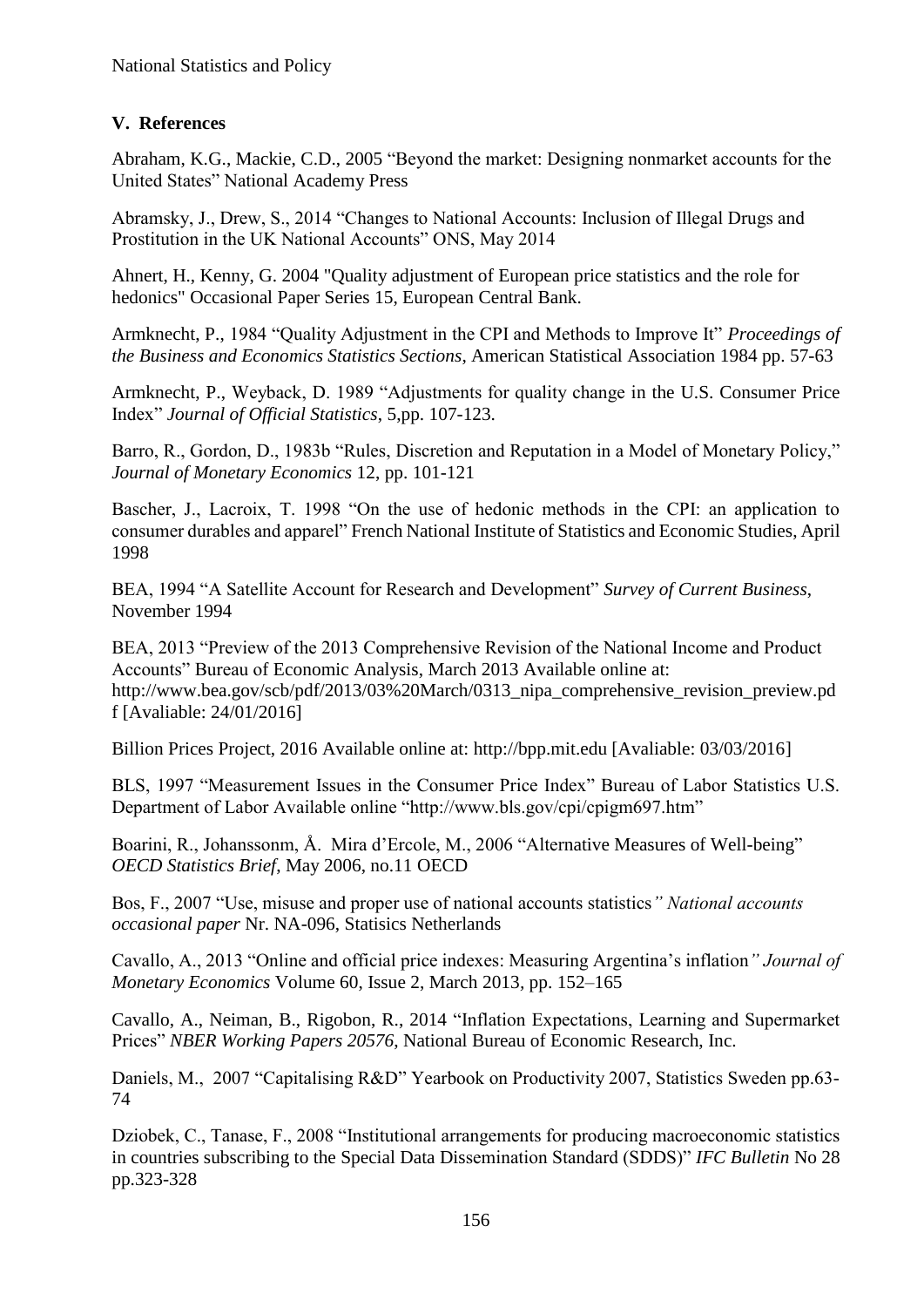ECB 2014 "Introductory statement to the press conference (with Q&A)" 9 January 2014, Available online at: https://www.ecb.europa.eu/press/pressconf/2014/html/is140109.en.html [Available 15/01/16]

Edworthy, E., Wallis, G., 2009 "Research and Development as a Value Creating Asset" in OECD and FSO, Productivity Measurement and Analysis, OECD Publishing, Paris

Eife, T.A., Coombs, W.T., 2006 "Coping with People's Inflation Perceptions During a Currency Changeover" *Working Papers 0458*, University of Heidelberg, Department of Economics, revised November 2007

Elgin, C. , 2012 "Cyclicality of Shadow Economy" *Journal of Applied Economics and Policy*, December 2012 pp.478–490

ESGAB, 2015 "Opinion of the European Statistical Governance Advisory Board (ESGAB), urging full implementation of the Hellenic Statistical Law (3832/2010) and Greece's commitment on confidence in statistics" European Statistical Governance Advisory Board, 24 March 2015 Available online at:

http://ec.europa.eu/eurostat/documents/34693/344453/2015\_271\_opinion+on+Greek+developme nts 15+03+24 final/c8cab733-3351-41c1-b990-0171e07cc4c0 [Available: 25/02/2016]

Eurostat 2007 "HICP Methodology", Available online at: http://ec.europa.eu/eurostat/statisticsexplained/index.php/HICP\_methodology [Available 14/01/16]

Eurostat, 2004 "Report by Eurostat on the Revision of the Greek Government Deficit and Debt Figures" Eurostat, 22 of November 2004 Available online at: http://ec.europa.eu/eurostat/documents/4187653/5765001/GREECE-EN.PDF/2da4e4f6-f9f2- 4848-b1a9-cb229fcabae3?version=1.0 [Available: 25/02/2016]

FAO, 2015 "Food Price Index" Available online:

http://www.fao.org/fileadmin/templates/worldfood/Reports\_and\_docs/food\_price\_index\_nominal \_real.xls [Avaliable: 04/01/2016]

Federal Register, 2010 "Establishment of the Federal Economic Statistics Advisory Committee and Intention To Recruit New Members" A Notice by the Economics and Statistics Administration, 15/09/2010 Available online at:

https://www.federalregister.gov/articles/2010/09/15/2010-22985/establishment-of-the-federaleconomic-statistics-advisory-committee-and-intention-to-recruit-new [Available: 21/02/2016]

Federal Reserve Board (2004), "Economic outlook and current fiscal issues" testimony of Chairman Alan Greenspan before the Committee on the Budget, U.S. House of Representatives, February 25. Available at:

www.federalreserve.gov/boarddocs/testimony/2004/20040225/default.htm. [Avaliable: 03/01/2016]

Fraumeni, B.M., Okubo, S., 2005 "R&D in the National Income and Product Accounts: A First Look at Its Effect on GDP" *Measuring Capital in the New Economy*, University of Chicago Press August 2005

FT, 2011 "Greece's statistics chief faces criminal probe" Financial Times,  $27<sup>th</sup>$  of November 2011, Athens. Available online at: http://www.ft.com/cms/s/0/82b15932-18fe-11e1-92d8- 00144feabdc0.html#axzz41HuIJQI5 [Available: 25/02/2016]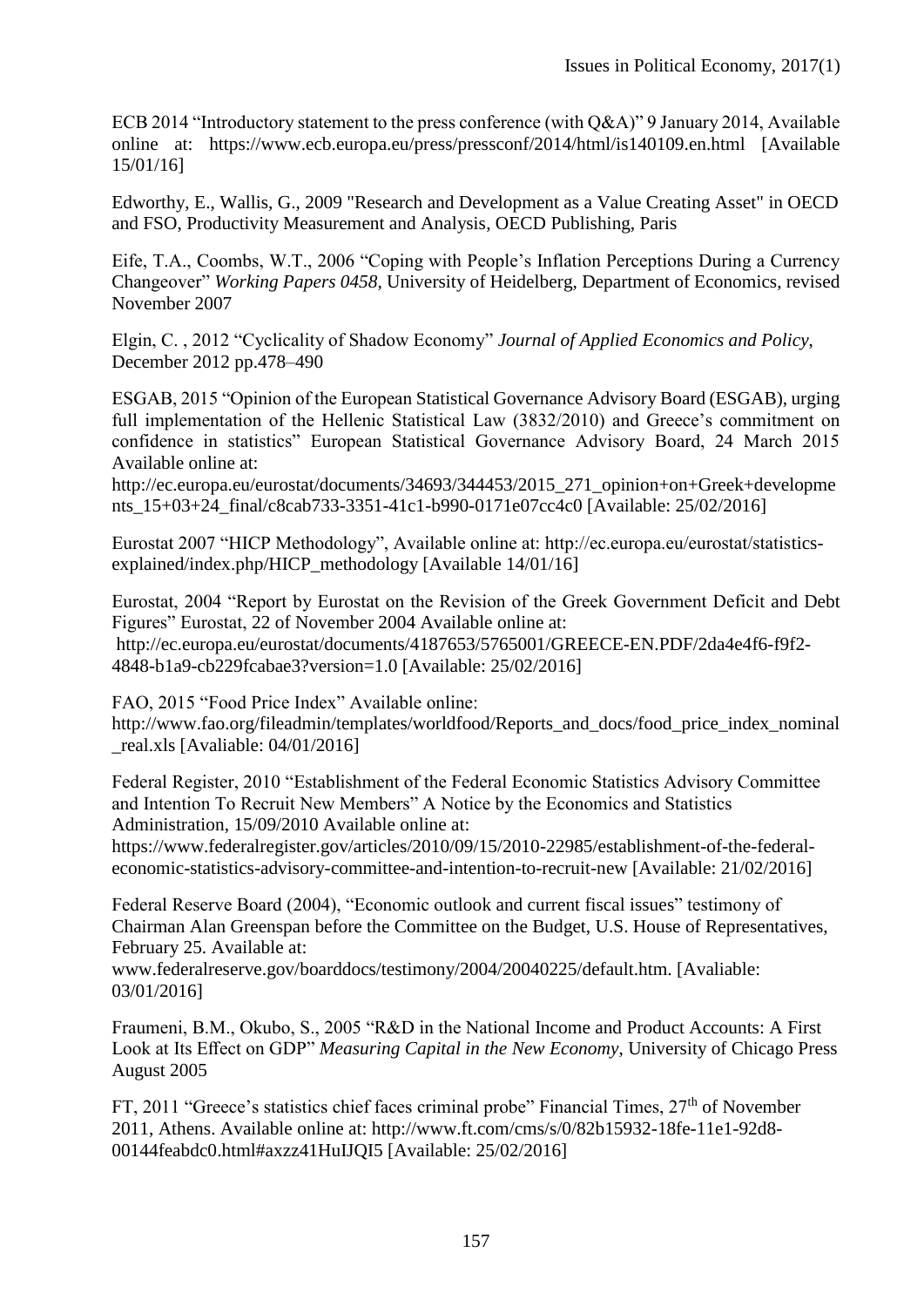GAO, 1995 "Statistical Agencies: Adherence to Guidelines and Coordination of Budgets*" Chapter Report*, 08/09/95, GAO/GGD-95-65 Government Accountability Office, Available online at: https://www.gpo.gov/fdsys/pkg/GAOREPORTS-GGD-95-65/html/GAOREPORTS-GGD-95-65.htm [Available: 25/02/2016]

GAO, 2012 "Federal Statistical System: Agencies Can Make Greater Use of Existing Data, but Continued Progress Is Needed on Access and Quality Issues" Report to the Chairman, Subcommittee on Federal Financial Management, Government Information, Federal Services, and International Security, Committee on Homeland Security and Governmental Affairs, U.S. Senate, February 2012

Gordon, R.J. 1990 "The Measurement of Durable Goods Prices" University of Chicago Press

Gordon, R.J. 1996 "The Sears Catalog Revisited: Apparel and Durable Goods." Northwestern University, April 1996.

Gordon, R.J. 2006 "The Boskin Commisssion Report: A Retrospectice One Decade Later" *National Bureau of Statistical Research Working Paper*, June 2006

Gordon, R.J. 2009 "Price Index Concepts and Measurement" Chapter in NBER book, W. Erwin Diewert, John S. Greenlees and Charles R. Hulten, editors, University of Chicago Press pp. 85 - 128

Gordon, R.J., VanGoethem, T. 2005 "A Century of Housing Shelter Prices: Is There a Downward Bias in CPI*?" National Bureau of Statistical Research Working Paper* 11776, November 2005

Greenlees, J.S. 2010 "Improving the Preliminary Values of the Chained CPI-U" American Statistical Association, Joint Statistical Meetings October 2010

Greenlees, J.S., McClelland, R. 2008 "New Evidence on Outlet Substitution Effects in Consumer Price Index Data" *BLS Working Papers* U.S. Department of Labor Working Paper 421 November 2008

Greenspan, A. 1997 "Testimony of Chairman Alan Greenspan: Bias in the consumer price index" The Committee on the Budget, U.S. House of Representatives, Available online at https://www.federalreserve.gov/boarddocs/testimony/1997/19970304.htm [Avaliable: 07/02/2016]

Grilli, V., Masciandaro, D., Tabellini, G., Malinvaud, E., Pagano, M. "Political and Monetary Institutions and Public Financial Policies in the Industrial Countries" *Economic Policy* Vol 6, No. 13. October 1991 pp. 341-391

Hall, B., 2007 "Measuring the Returns to R&D: The Depreciation Problem" *National Bureau of Economic Research Working Paper* 13473, October 2007.

Haltiwanger, J. C., 1997 "Measuring and Analyzing Aggregate Fluctuations: The Importance of Building from Microeconomic Evidence," Review (May/June 1997), pp. 55-75. Federal Reserve Bank of St. Louis

Hartwig, J. 2005 "On Misusing National Accounts Data for Governance Purposes" *KOF Working papers* 05-101, KOF Swiss Economic Institute, ETH Zurich.

HM Government, 2007 "Statistics and Registration Service Act 2007"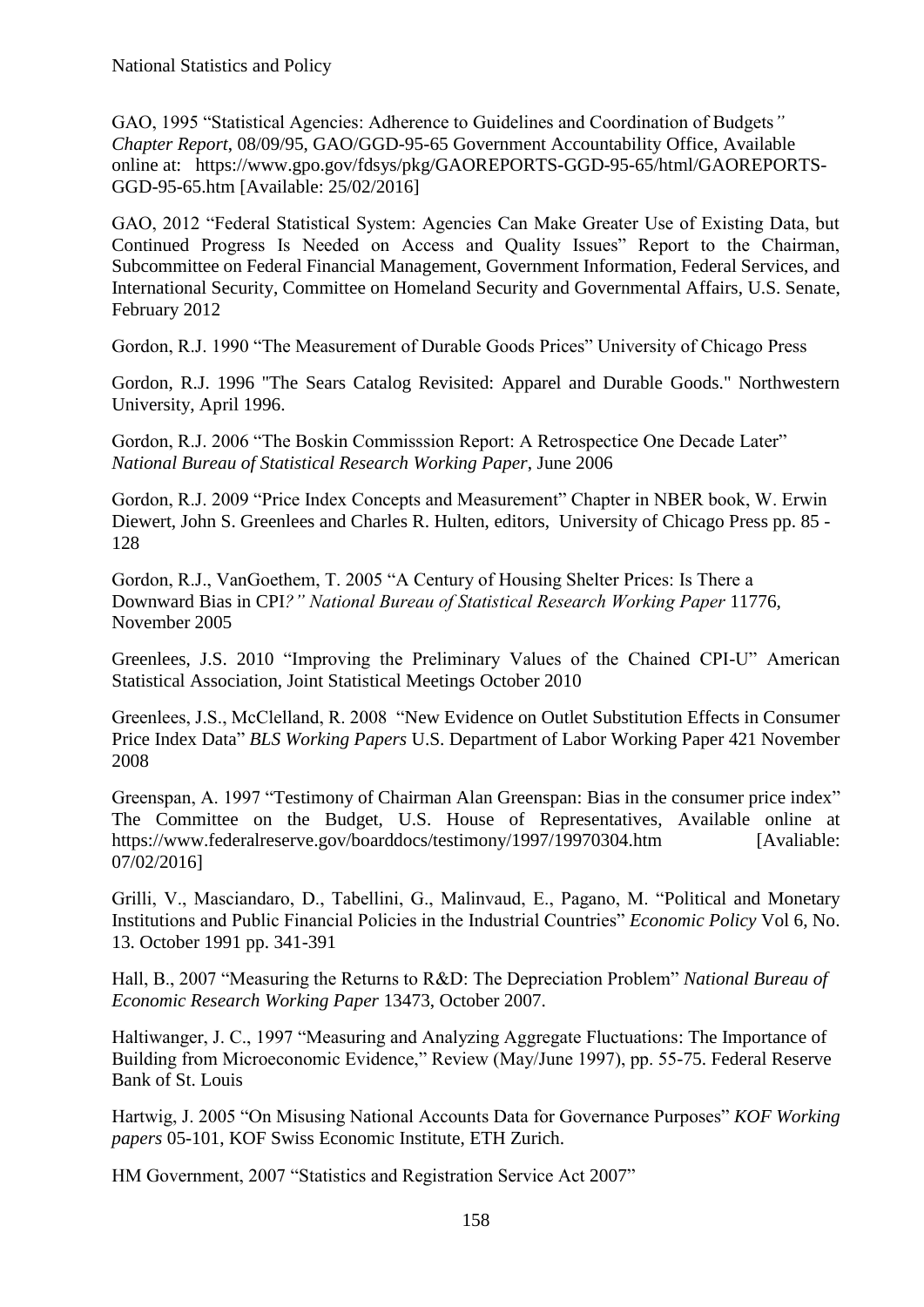Hulten, C. 2004 "The Political Economy of Price Measurement: At What Price and Beyond," paper presented at Price Index Concepts and Measurement, Conference on Research in Income and Wealth , Vancouver, B.C., June 28-29, 2004

Ihrig, J., Moe, K.S., 2004. "Lurking in the shadows: the informal sector and government policy," *Journal of Development Economics*, Elsevier, vol. 73(2), pages 541-557, April.

IMF, 2005 "Greece: Report on the Observance of Standards and Codes—Data Module—Update" *IMF Country Report* No. 05/45, February 2005

IMF, 2006 "Japan: Report on Observance of Standards and Codes: Data Module, Response by the Authorities, and Detailed Assessments Using the Data Quality Assessment Framework" *IMF Country report* No. 06/115

Ker, D., 2014 "Changes to National Accounts: Measuring and Capitalising Research and Development" *Measuring and Capitalising R&D*, Office for National Statistics, June 2014

Koch-Weser, I.N., 2013 "The reliability of China's economic data: an analysis of national output" U.S.-China Economic and Security Review Commission Staff Research Project Report

Landefeld, J.S., Fraumeni, B.M., Vojtech, C.M., 2009 "Accounting for Household Production: A Prototype Satellite Account Using the American Time Use Survey" *Review of Income and Wealth* Series 55, Number 2, June 2009

Laux, R., Alldritt, R., Dunnell, K. 2007 "Evolution of National Statistical Systems" *Statistical Journal of the IAOS* vol. 24, no. 1,2, pp. 47-59

Lebow, D.E., Roberts, J.M., Stockton, D.J. 1994 "Monetary Policy and the Price Level" Board of the Governors of the Federal Reserve System, Washington D.C.

Lewis, D.E., 2008 "The Politics of Presidential Appointments: Political Control and Bureaucratic Performance" Princeton University Press

Li, W.C.Y., 2012 "Depreciation of Business R&D Capital" *Bureau of Economic Analysis/National Science Foundation R&D Satellite Account Paper*, October 2012

Malkiel, B.G., 1978 "Problems with the Federal Economic Statistical System and Some Alternatives for Improvement" *The American Statistician*, Vol. 32, No. 3 (Aug., 1978), pp. 81-88

Mayerhauser, N., Reinsdorf, M., 2007 "Housing Services in the National Economic Accounts" Bureau of Economic Analysis, September 2007 Available online at http://www.bea.gov/papers/pdf/RIPfactsheet.pdf [Avaliable: 04/02/2016]

Mehrhoff, J., 2014 "Will the real inflation rate please stand up – overlooked "quirks" of a favoured chain-linking technique" Deutsche Bundesbank, Statistics Department Meeting of the Group of Experts on Consumer Price Indices Geneva, 26-28 May 2014

Moulton, B.R., Moses, K.E., 1997 "Addressing the Quality Change Issue in the Consumer Price Index*" Brookings Papers on Economic Activity*, 1:1997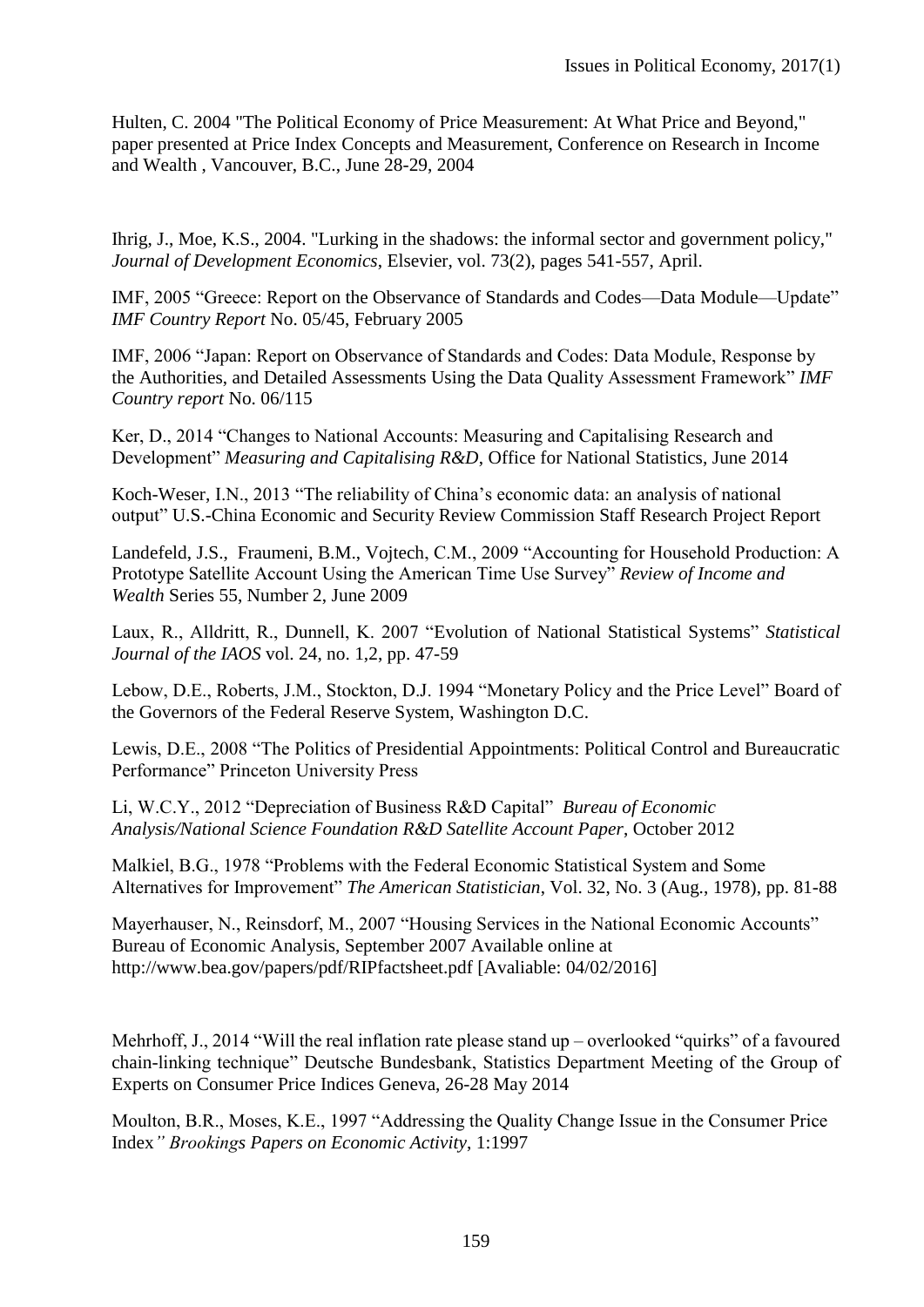NatCen 2010 "Public Confidence in Official Statistics 2009 Report" NatCen Social Research March 2010 Available online http://www.natcen.ac.uk/media/25384/public-confidence-officialstatistics-2009.pdf [Available: 18/02/2016]

NatCen, 2015 "Public Confidence in Official Statistics" NatCen Social Research February 2015 Available online at http://www.natcen.ac.uk/media/833802/public-confidence-in-officialstatistics\_-final.pdf [Available: 18/02/2016]

Nordhaus, W. D., 1998 "Quality changes in price indexes" *Journal of Economic Perspectives*, Winter, pp.59–68.

Novak, G. J., 1975 "Reliability Criteria for National Accounts" *Review of Income and Wealth*, 21 pp.323–344.

ONS, 2008 "Proposals for Satellite Accounts" ONS May 2008. Available online at: http://www.ons.gov.uk/ons/guide-method/ukcemga/publicationshome/publications/archive/proposals-for-satellite-accounts.pdf [Avaliable: 04/02/2016]

ONS, 2014 "About the National Minimum Wage" Low Pay Commission, available online at: https://www.gov.uk/government/uploads/system/uploads/attachment\_data/file/414323/facts.pdf

ONS, 2014 "National Accounts Articles - Impact of ESA10 changes on current price GDP estimates" Office for National Statistics 10 June 2014 Available online at: http://www.ons.gov.uk/ons/rel/naa1-rd/national-accounts-articles/impact-of-esa10-changes-oncurrent-price-gdp-estimates/index.html [Avaliable: 24/01/2016]

Pakes, A. 2005 "Hedonics and the Consumer Price Index" *Annales d'Economie et de Statistique* 2005; 79-80 pp.729-749.

Reinsdorf, M.B., Moulton, B.R., 1996 "The Construction of Basic Components of Cost-of-Living Indexes" *The Economics of New Goods*, January 1996

Reuters, 2015 "Greek judges drop felony charge against stats chief – source" Athens, July 19 Available online at:http://www.reuters.com/article/eurozone-greecestatisticsidUSL5N0ZZ0C420150719

Ritter, J.A.. 2000 "Feeding the National Accounts" *Federal Reserve Bank of St. Louis Review* 82, (2), pp.11-20

Rodriguez-Palenzuela, D. Wynne, M.A., 2004 "Measurement Bias in the HICP: What do we know and What do we need to know*?" Journal of Economic Surveys*, Wiley Blackwell, vol. 18(1), pages 79-112, 02.

Rogoff, K., 1985 "The Optimal Degree of Commitment to an Intermediate Monetary Target" *Quarterly Journal of Economics* 100, pp.1169-1190

Ruggles, R. 1994 "Issues Relating to UN System of National Accounts and Developing Countries" *Journal of Development Economics* 38

Sargent, T. J., and Wallace, N., 1981 "Some Unpleasant Monetarist Arithmetic" *Federal Reserve Bank of Minneapolis Quarterly Review* 5, pp. 1-17.

Schneider, F., Williams, C.C., 2013 "The Shadow Economy" The Institute of Economic Affairs 2013 Available online at: